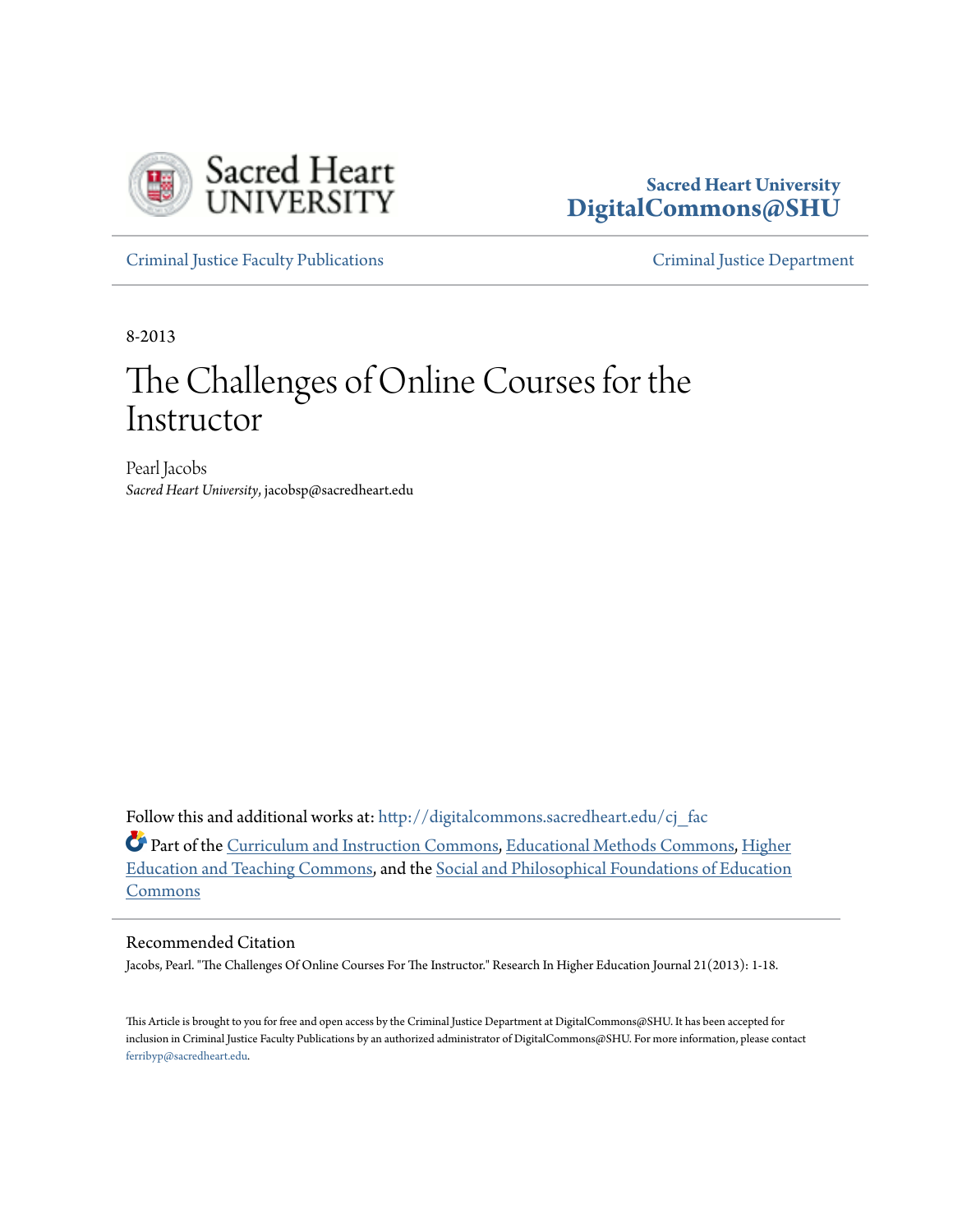## **The challenges of online courses for the instructor**

Pearl Jacobs Sacred Heart University

#### **ABSTRACT**

Universities across the country are steadily increasing their use of online courses. Society's demand for lifelong learning will encourage the advancement of distance learning. Research tells us that today the average person changes careers every ten years. In addition, the U.S. Department of Labor estimates that about 10% of workers change jobs every year. These trends suggest a constant need for continuing education and re-education. The online delivery of education is well suited for this. To be effective, however, there are several required components. This paper will review some of these essential components.

Keywords: interaction, reflective learning, transformative approach, collaborative learning.

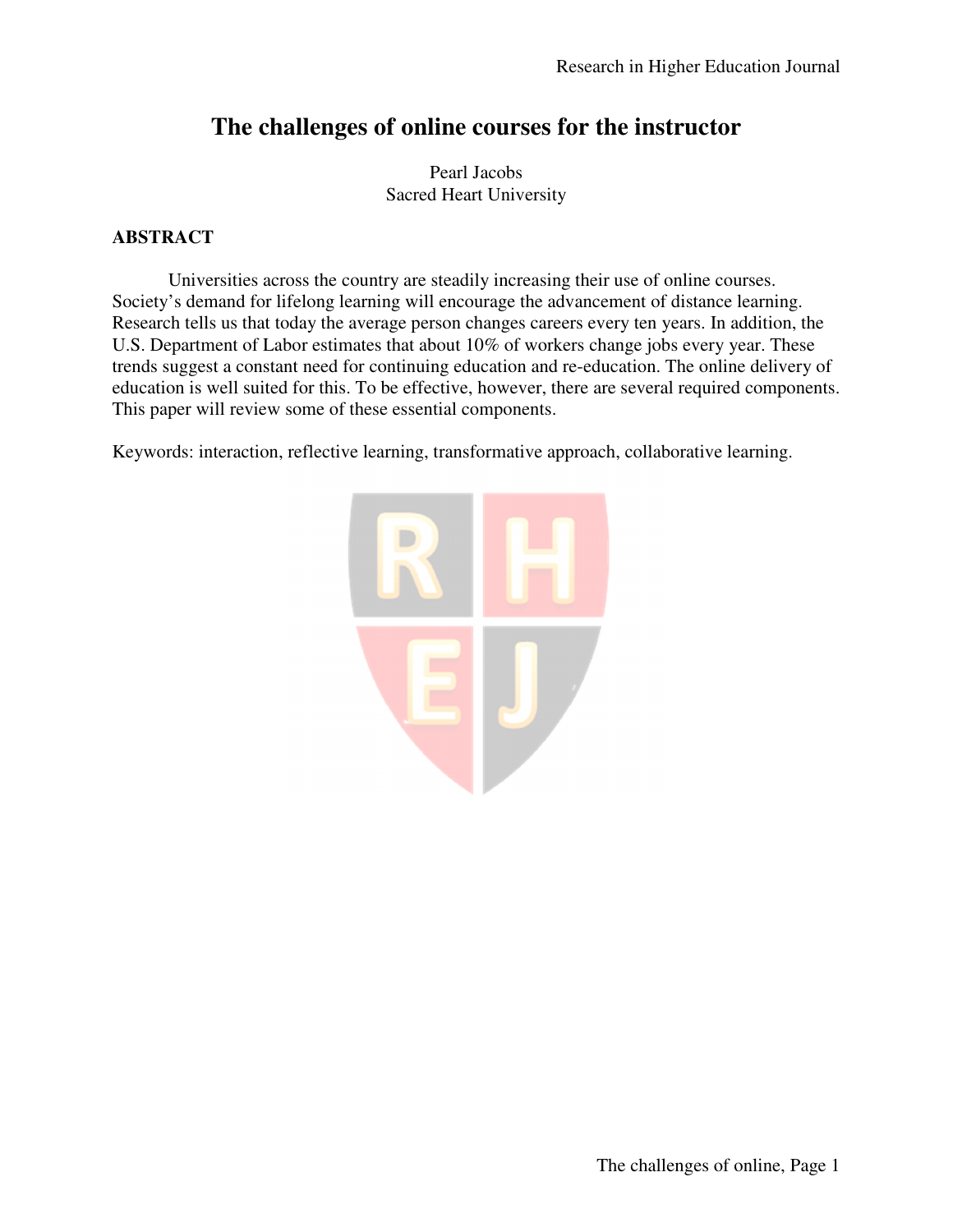#### **INTRODUCTION**

The students of the  $21<sup>st</sup>$  century have grown up with computers and the Internet. They have experienced the world in ways that students of previous generations could never have imagined. They want to see the application of knowledge immediately since the world is moving so fast. Rapid technological changes foster rapid social changes. The importance of a Bachelor's degree in this new era is apparent. "A Bachelor's degree is one of the best weapons a job seeker can wield in the fight for employment and earning" (Carnevale, Cheah, and Strohl, 2012, p.3). Research indicates that by the year 2018, 63 percent of positions in the workforce will required some level of college education. Given the pace of modern society, online learning is an appropriate addition to the  $21<sup>st</sup>$  century educational system.

Universities across the country are steadily increasing their use of online courses as a means of generating lifelong learning. Lifelong learning has become a way of life because of the dynamic nature of modern day society. Clearly, this is a trend that will continue and society's demand for lifelong learning will support the continued growth of online learning. In 2002, the United States General Accounting Office stated that 84% of the nation's four year institutions offered online courses and 1.5 million students were taking these courses. By 2006 records indicated that about 3.2 million students had taken one or more online courses. Also in 2006 it was noted that 96% of institutions with 15,000 students or more were offering online courses (Keramidas, et. al. 2007). This growth has been made possible by the increased use of the computer. In 1990 only 15% of households in the U.S. owned a computer (Shelton and Saltsman, 2005). It has been reported that by 2008, 78.7% of households owned a computer (United Nations Development Programme, 2010).

Recent trends suggest a constant need for continuing education and re-education that is easily accessible. These trends provide further support for the continuing growth of online education. For example, research tells us that today the average person changes careers every ten years ( Cetron, 2003). In addition, the U.S. Department of Labor estimates that about 10% of workers change jobs every year (DeAlva, 2000). Furthermore, people are delaying retirement ( Cetron, 2003). Research has found that Fortune 500 companies are paying the tuition for employees to continue their education in order to keep up with the rapid changes in society (Markel, 1999).

In order to remain current and advance career- wise there will be increasing demand for accelerated programs. The online delivery of education is well suited for this. To be effective, however, there are several required components. This paper will review some of the steps which must be taken to ensure the success of online programs.

#### **The Importance of Interaction and Planning**

There have been many studies indicating that there is no significant difference between online and traditional courses in terms of their effectiveness in imparting knowledge. Studies have determined, however, that different teaching strategies are needed for effective online teaching (Dasher-Alston & Patton, 1998).

Engaging the student in the learning process is as important in online education as it is in traditional education. The challenge is developing appropriate methods of engagement for online education. It is essential that interaction be incorporated into online education. Research supports the fact that course satisfaction is contingent upon course interaction. The use of a computer does not insure interaction. In fact, research has suggested that the primary disadvantage reported by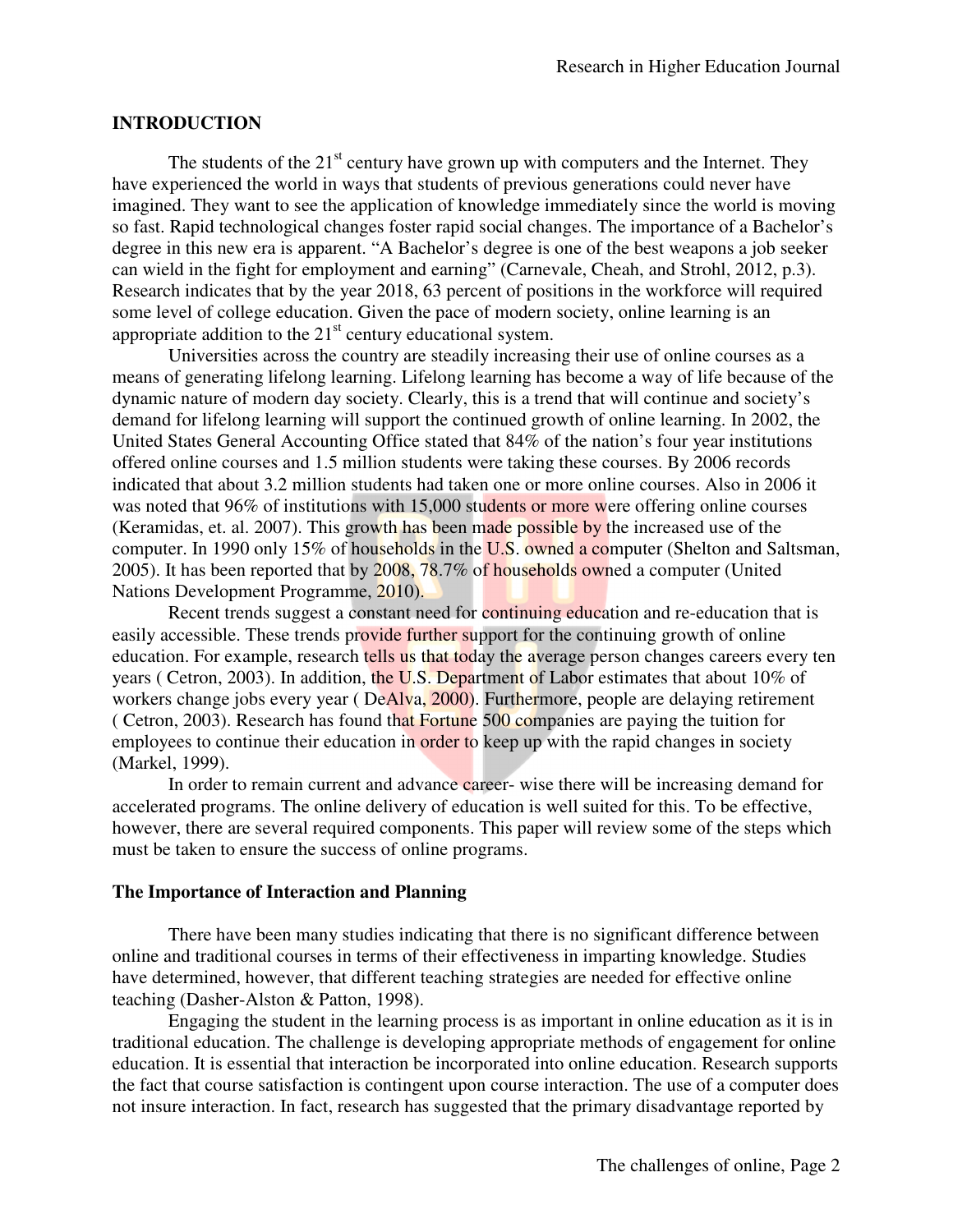students in online courses is the absence of interaction between instructor and student (Brunet, 2011). This perception can lead students to view the quality of the course negatively. The instructor must find ways to help the learner feel truly engaged in the course. Research has found that as the level of interaction in the course increases so does the positive attitudes of the students in the course (Chang & Smith, 2008). The interaction must give the student the chance to enter into discussions with other students as well as acquiring feedback from the instructor. The instructor feedback reinforces the course material and encourages the students to become more engaged in the learning process.

Interaction is not only important for course satisfaction. It is also important as a means to keep the student working on the course. In traditional course students have the face to face contact that reminds and encourages them to remain on task and complete assignments. This is not present in online courses. There is research evidence that suggests that the processes necessary for learning and knowledge retention occurs in dialogues. Learning utilizing the computer often lacks the social interaction necessary for the development of these critical dialogues ( Kreijins, Kirschner, and Jochems, 2003). It is up to the instructor to use the computer creatively to provide continued interaction with all the participants in the course. Interaction with other students in the course also supports the acquisition of knowledge.

A common problem in online courses is the tendency to ignore the importance of interaction since these courses take more time to design and implement than traditional courses. Interaction in any course is an important supporter of learning. Satisfaction with the course is linked to the amount of interaction provided. How satisfied the learner is determines how much knowledge is received. Satisfaction and interaction are more likely to occur when the courses are well planned and interaction options are explained.

Planning prior to the beginning of a course is critical. Researchers describe this process as:

... developing objectives that provide learners with clear guidelines, which can be effectively achieved by modularizing or organizing course content into topics. Properly created modules assist student expectations by providing well-written directions that assist them toward remaining on a required pace and keeping track of assignment due dates ( Fish and Wickersham, 2010, p. 281).

Well planned courses allow the student to focus on learning and, thereby, receive the greatest benefit from the course. The planning process also includes the incorporation of lower and higher level intellectual processing within a reasonable number of assignments. Some instructors believe that in order to achieve the same academic rigor as a traditional course, it is necessary to include numerous assignments. These assignments only serve to overload the student. They do not create a collaborative environment which is what is needed in online courses. Assignments must be consistent with the course learning objectives.

The effectiveness of an online course is also dependent upon students feeling connected to the instructor. Such an environment is made possible by quick, pertinent, and constant feedback. Instructors must take the initiative to regularly communicate with students. Students feel more at ease when they feel the instructor is concerned about their progress. Research determined, "that students who received consistent personalized instructor feedback exhibited higher satisfaction levels and academic gains compared to those students who received strictly collective feedback" (Fish and Wickersham, 2010, p. 282).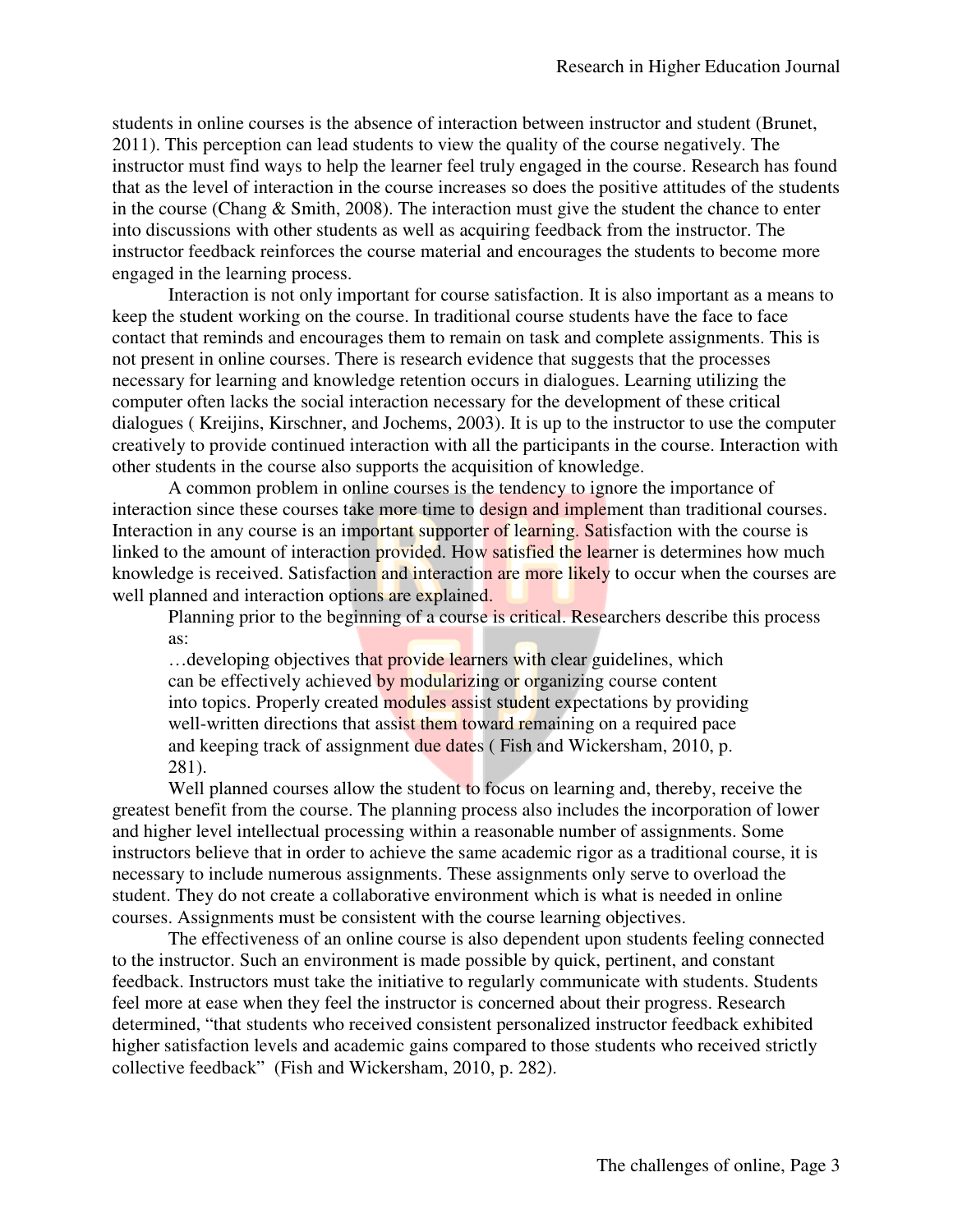Admittedly, supplying online students with continuous feedback can present problems. It has been recommended that instructors indicate specific times during which they will be available to provide immediate feedback. It might also be helpful to post some of the responses to questions asked by students in order to reduce the responses. It might be possible to limit continuous feedback by presenting students with clear expectations of what is required in the course.

#### **Online Student Differences**

Even in traditional courses one may find that not all students learn at the same rate. Things such as age, reason for taking the course, preconceptions about the content of the course, are just a few of the factors that may affect learning. In traditional courses a determination is made of what the most significant factors might be and the course is modified accordingly. This is the same approach that should be taken with online courses.

Instructors of online courses should consider the most important factors that might affect their course. The next step is to determine if these factors do exist for their students. This can be done through online surveys. For example, a survey could be used to determine just how familiar the students are with the technology required for the course. An additional survey could be distributed during the course if the instructor notices a lack of participation by some of the students.

The design of an effective course requires a good system for interaction. Such a system requires some knowledge of the backgrounds of the students enrolled in the course. Different types of students learn differently. It is important to identify the types of students enrolled in the course in order to design an appropriate interaction system that will not only allow the student to learn but also to enjoy the experience. Researchers have identified two types of learners and described how these individuals experience an online course differently.

"Assimilators," who preferred abstract conceptualization and reflective

observation, got the greatest satisfaction from their online courses.

"Convergers," who preferred abstract conceptualization and active

experimentation, got the least enjoyment from their online courses (Brunet, 2011, p.36).

It is, therefore, important to determine the type or types of learners enrolled in the online course in order to design the appropriate interaction system.

#### **Establishing Good Online Learning Characteristics For Students**

In addition to understanding student differences and adjusting courses accordingly, it is also essential to help students develop the characteristics that will lead to success in an online course. Two such characteristics are self-motivation and self-direction (Parker 2003). Students must become comfortable as active learners. They cannot retain the role of passive learner as is so common in the traditional classroom. The online learner is obligated to participate in the learning process. They must be encouraged to analyze and think critically. They must learn to apply new ideas to the resolution of problems.

It is possible that the learner characteristics required for the online student can create obstacles to both teaching and learning. For example, some students are used to learning through interaction in the classroom. They may find that an online course does not provide them with the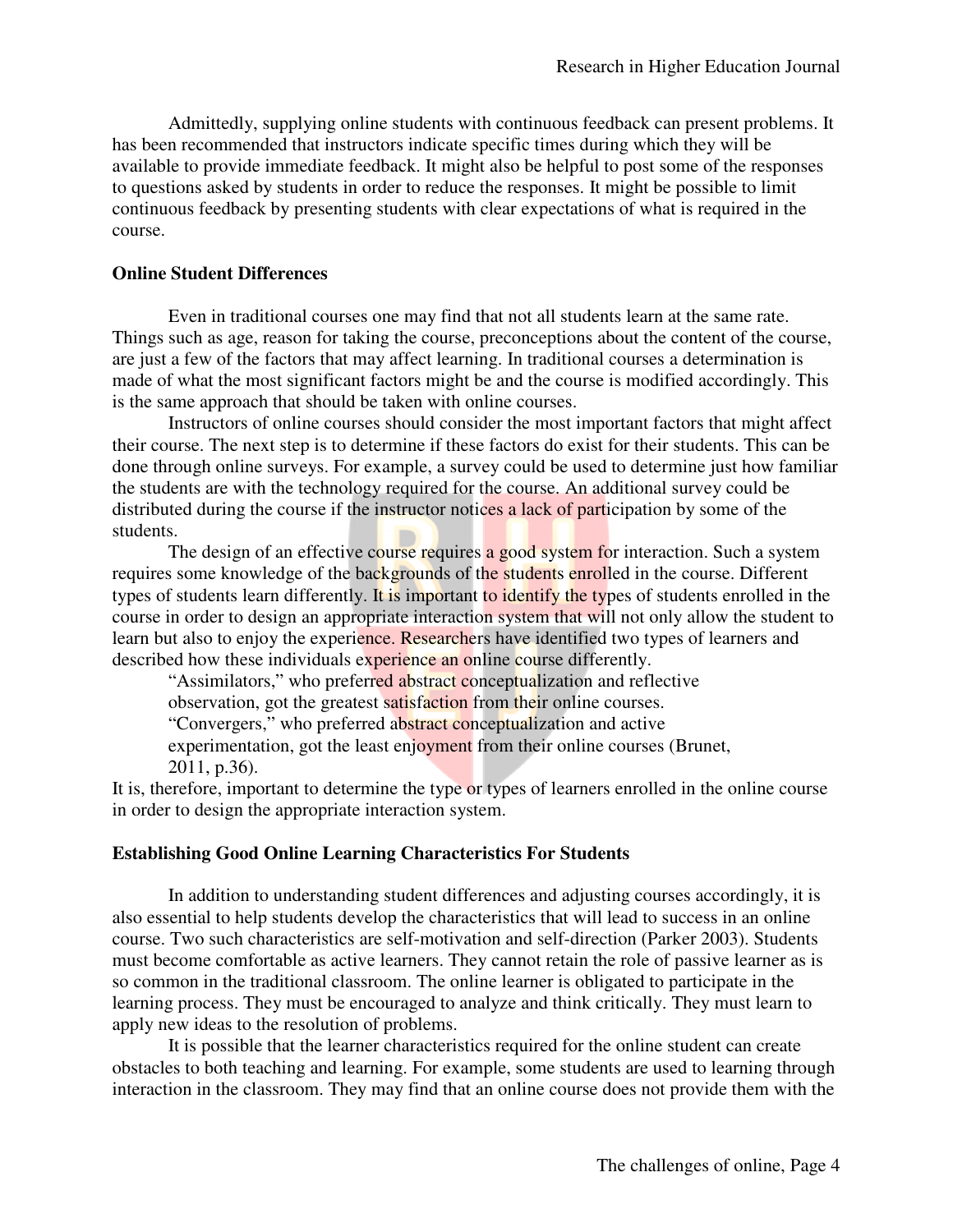support they are used to. Diversity in student experiences and knowledge and sustained interaction can be a great benefit to these students and help them adjust to online learning. In addition, a sense of being connected can be created if there are immediate responses to student questions.

The goal is to create a transformative learning environment. This means using innovative techniques and a variety of resources in the learning process. "A transformative approach to online learning may result in increased reflection due to writing and peer interaction and improved problem solving and critical thinking due to peer modeling and mentoring" ( Mayes, et. al., 2011 p. 154).

The transformative learning environment utilizes various asynchronous course management tools. Perhaps the most popular among them is Blackboard. This tool provides access to course material 24/7. Students then have the time to achieve a greater understanding of the material. Researchers have suggested that this type of access increases group communication and collaborative learning. Furthermore, it provides for a level of insightful interaction not found in the traditional classroom. (Mayes, et.al, 2011).

Mayes, et al., (2011) offers a series of strategies to support online education and transformative learning. They include the creation of a course site where students have access to all materials relevant to the course. The researchers agree that audiovisual material is useful; however, they recommend that it be limited to 20 or 30 minutes. It is also important to establish appropriate norms for interaction at the beginning of the course. Finally, the researchers support the use of technology and encourage instructors to seek out and use innovative learning techniques.

One technique that is often discussed in the literature is problem-based learning. It is reported that this type of learning creates cooperation and collaboration among the students and develops and helps support critical thinking skills. The mistake that some online educators make is to believe that students all have the ability to work together to solve problems. It is up to the instructor to demonstrate problem solving and use techniques that encourage the students to work together in problem solving situations. This collaboration leads to greater student satisfaction and lifelong learning.

#### **Adapting the Traditional Teacher to Online Teaching**

The original role of the online teacher was to facilitate online discussion. The technological world advances each day. There are now virtual worlds and various other learning environments. As a result, some researchers have suggested a different role for online instructors. It is a role that focuses on, "informal, collaborative, reflective learning, with user-generated content" (Berge, 2009, p. 412).

In order to be effective as online instructors today, those involved must have continuous training and support. They must be familiar and comfortable with the latest technological developments and related software. Research has demonstrated that, "universities staying current with technological innovations results in improved online course development outcomes and satisfaction" (Fish and Wickersham, 2010, p.280). Researchers have also recommended that online instructors network with others who teach such courses whether within the same university or at other universities (Fish and Wickersham, 2010). This would keep instructors current with advances in the field.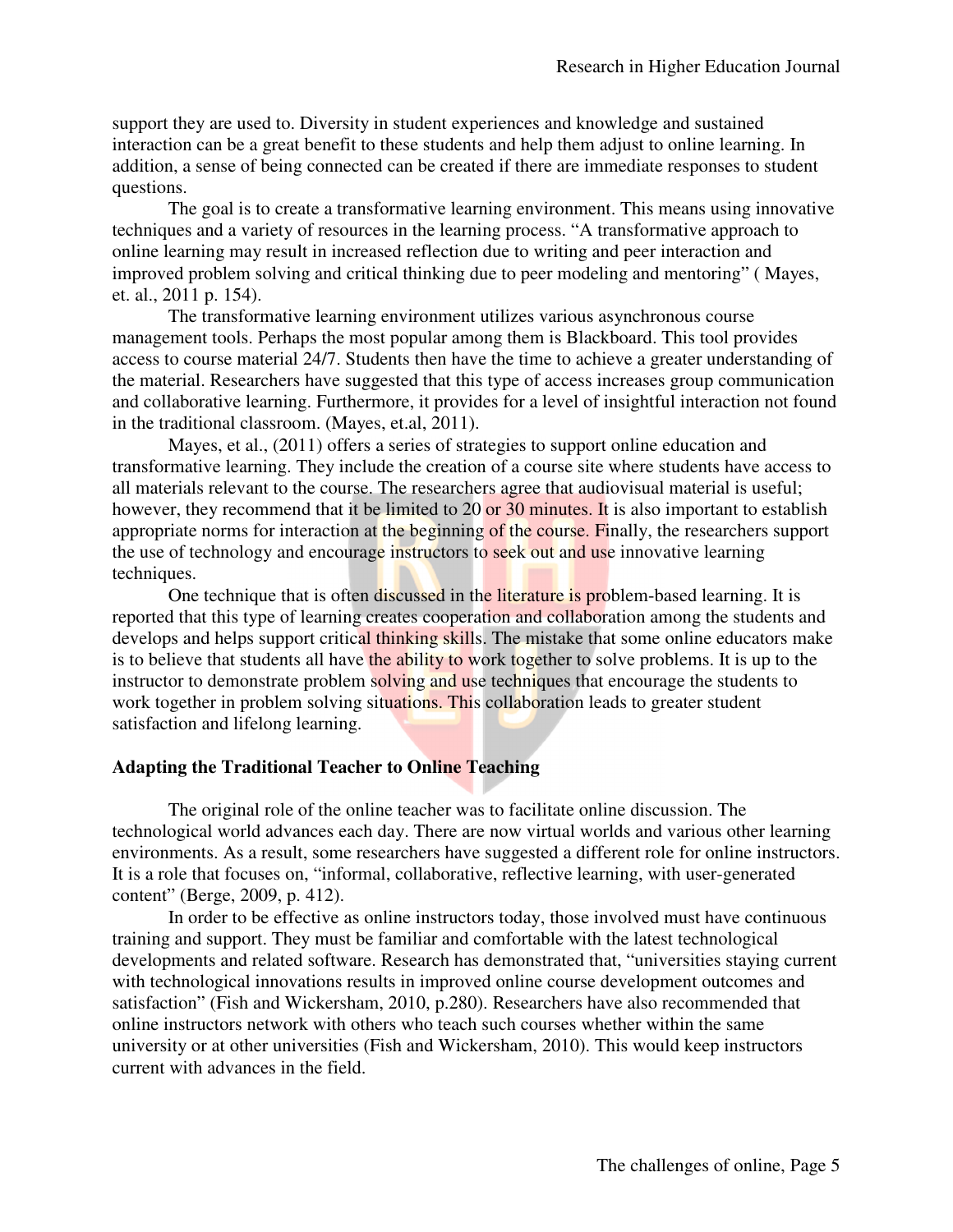The increasing number of online courses has made education much more accessible and involves a different approach. The online instructor becomes the facilitator rather than the provider of content. There is a shift from the traditional course which is content-centered to courses that are now learning centered involving collaboration. This collaborative discovery leads to greater student satisfaction.

Online learning creates a situation in which the instructor may not be readily available to provide feedback. This can actually enhance the learning experience for students. It forces the student to be more involved in the learning process. This includes stimulating their fellow students to learn. It forces them to depend on each other and results in more collaboration and ultimately increased learning. Online learning should encourage and support a student centered environment.

Researchers have reported that, "the teacher moves from being at the center of the interaction or the source of information to the 'guide on the side' (Baran et al., 2011, p.429). This means that instructors create the learning activities but the students assume the responsibility for learning by coordinating and regulating their educational accomplishments. In order for students to succeed they must understand the various features included in the online course such as chat rooms and discussion forums. Technological issues can be address through a section of answers to frequently asked questions.

There is agreement in the literature that online education is quite different from the traditional classroom approach and; therefore, must develop its own pedagogies (Baran et al., 2011). One characteristic that is often mentioned as lacking in online learning is higher-order thinking (Baran et al., 2011). This may be lacking because instructors attempt to take traditional classroom practices and superimposed them on online courses. This may be due to the limited online teaching experience of the instructors. This has the effect of making the online course less of a learning experience because often the transferred traditional approaches were not effective in the traditional course.

If instructors create an effective online learning environment, it will lead students towards higher levels of learning. Students will become actively involved in the course. Studies have shown that their involvement is enhanced by the development of course content that works in an online environment and is also applicable to real world situations. This is what encourages the development of critical thinking skills and creates the lifelong learner. (Fish and Wickersham, 2010).

Among the issues that must be considered in creating an effective online learning environment is the fact that online instructors need to collaborate. This collaboration provides the online instructor with support and assistance in the development and delivery of the online course. However, due to time restrictions, online instructors can become isolated from associates. They lose that sense of collegiality which often produces useful discussions. Research suggests that this can be remedied by, "forming communities of practice where instructors can share ideas and assist each other in online teaching" (Crawford-Ferre and Wiest, 2012, p.13).

This collaboration among instructors leads to greater critical reflection by the online instructor which in turn leads to better education for the students. Research suggests that teachers should not accept the competencies and roles created by others. Online instructors should reflect on their own roles and become critical of their own suppositions regarding online learning ( Baran, 2011). Currently, roles and competencies are created by the so called, "experts" in online education. The present online instructor has limited input in this process. Research suggests that this creates the potential for instructors to lapse into passive roles (Baran, 2011).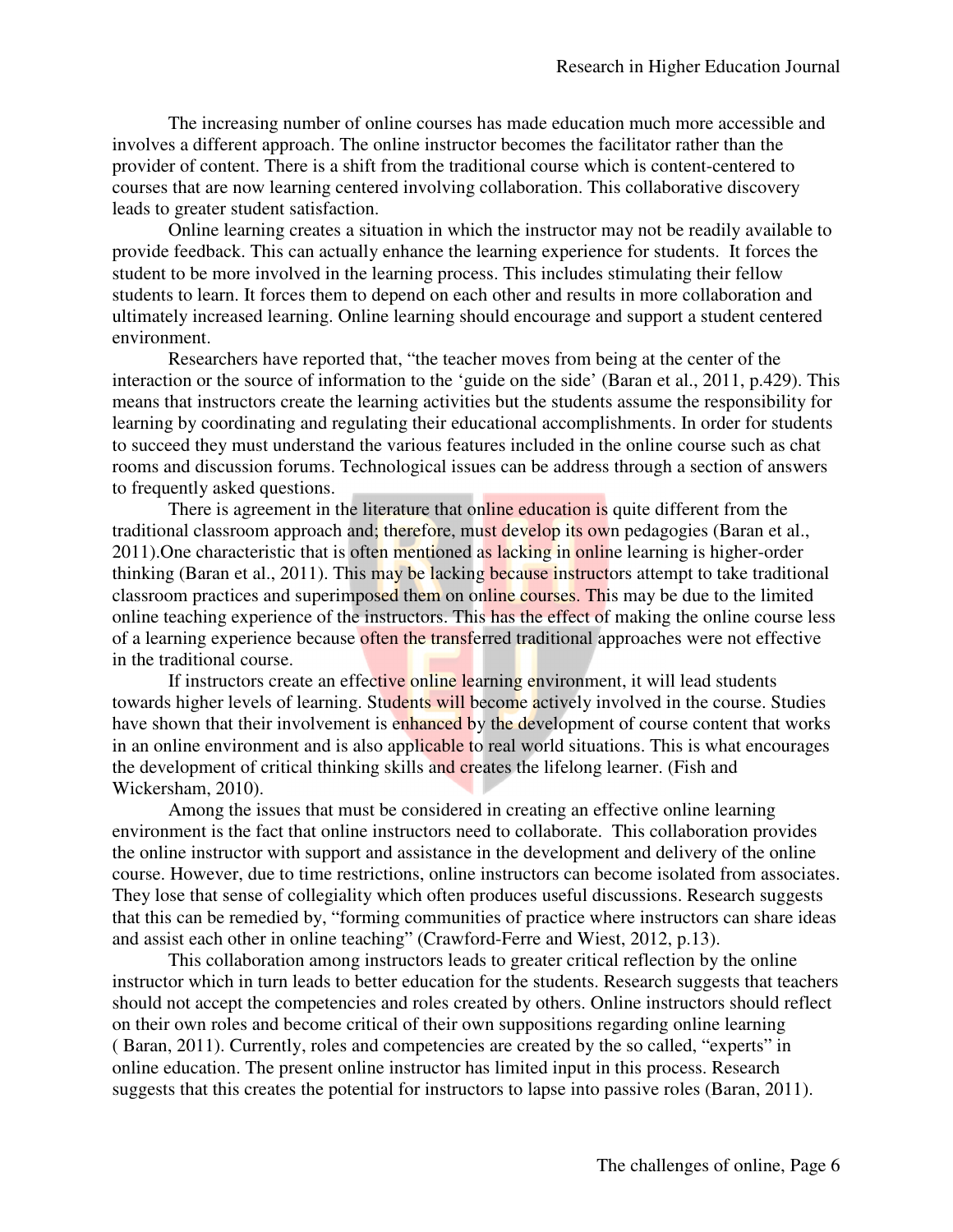"The notion of emphasizing standards-driven, technical, one-size-fits-all online teaching approaches is insufficient for addressing the complex educational needs of each unique online teaching context" ( Baran, 2011, p.431). For example, students learn differently in different disciplines. This has to be considered in the development of teacher roles and competencies. Understanding these different learning experiences will help teachers seek out and use appropriate online technology.

Online instructors are also challengers. The challenging instructor "requires learners to integrate past experience and current knowledge and experience to reflect on and create meaningful connections with course content"(Edwards, et al., 2011, p.108). This approach helps students develop critical and reflective learning skills and increases student satisfaction. Students are encouraged to accomplish work they did not believe they were capable of. "When teachers challenge students, it propels them to be more active in their learning, to take responsibility at least in part for their achievements…"( Edwards, et al., 2011, p. 108).

#### **The Not so Tech Savvy Students**

The various social media and networking sites that students participate in have led to the belief that students are all tech savvy. This is a false belief. Recent research suggests that students are not well acquainted with ordinary desktop applications that have been taught to them (Grant, Malloy, and Murphy, 2009; Hoffman, 2010). This generation of students uses technology to communicate with others frequently. This is quite different from using technology in education.

The difference is that younger students use technology to interact socially far more frequently than students or teachers from older generations. But social use does not translate directly into educational use—it does not mean that these students are "capable of employing technology strategically to optimize learning experiences and outcomes" (Pedro, 2009:25). Even if they use the Internet to post photos or stay in touch with friends, this does not mean they know how to learn online. Nor does it mean they have the discipline to work in an academic discipline, but also to model effective use of the online environment for learning (Hoffman, 2010, p.16).

In order for students to benefit from online courses, they must be comfortable with the technology. That means that the technology employed must be user friendly. The course should be easy to navigate to the links provided. Mobile devices are suited for this task.

#### **The Use of Mobile Devices in Online Education**

The ownership and use of mobile devices has radically changed the technological environment over the last five years. It has been reported that as of February 2012, 46% of adults in the United States owned a smartphone (Pew Research Center, 2012). This is significant to online education because most students are at ease with the use of such devices. Recent research has determined that the use of such devices can improve the online learning experience by improving communication. (Fuegen, 2012). The use of such devices offer flexibility in learning as they offer access to material regardless of time or distance. This is particularly true in areas where there is no computer access.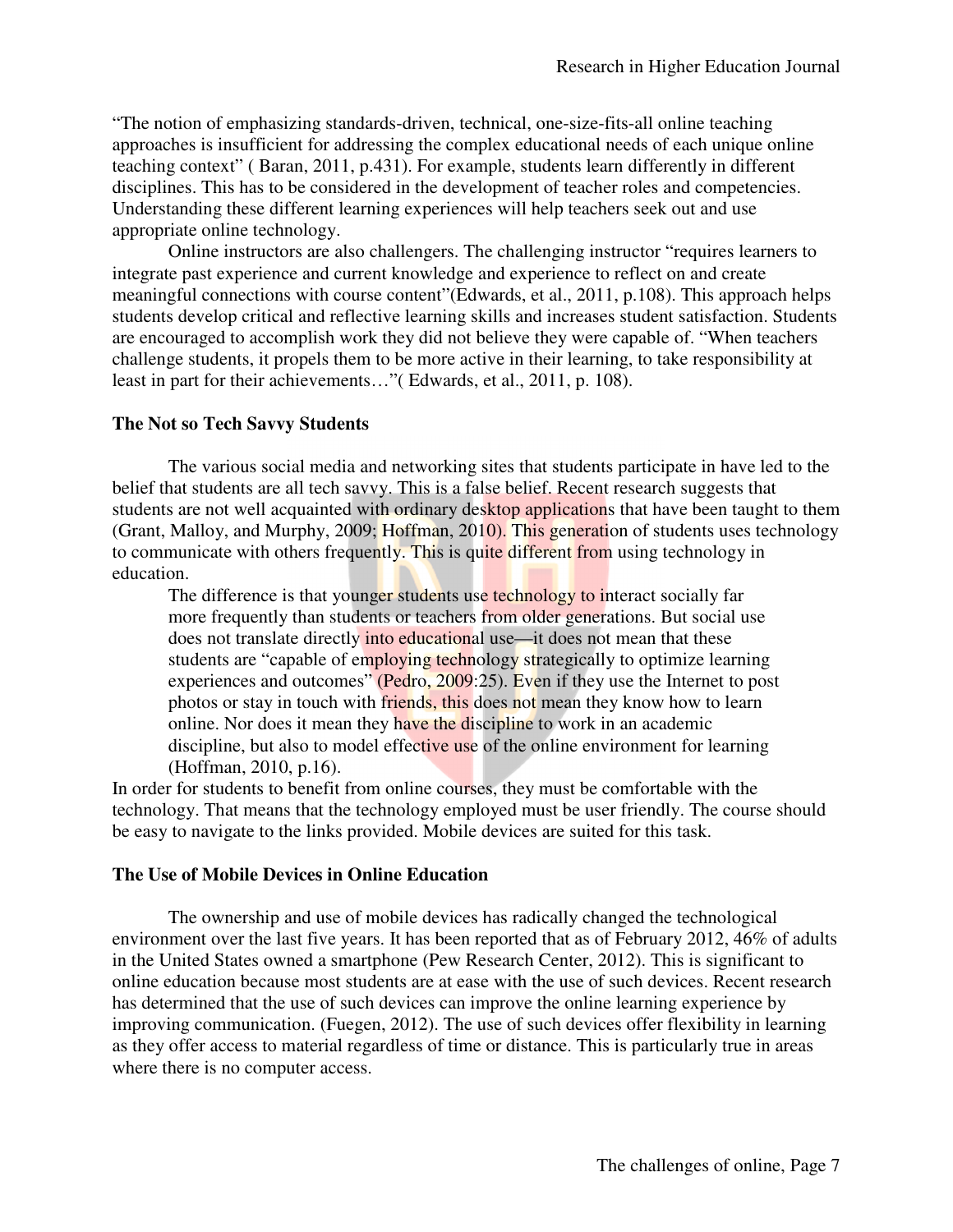Interaction between student and teacher and student and other students is important in the learning process. Online learning can create an impersonal and distant environment which may inhibit the learning process. Mobile devices have the potential to increase the communication and interaction among participants in an online course. They create, "diverse learning contexts with increased dialogue and communication have great potential to overcome the transactional distance divide that is inherently a part of distance learning" (Fuegen, 2012, p. 50).

The fact that these mobile devices are both portable and easily programmable allows them to create a customized learning experience for both student and teacher. Yousef (2007) has conducted extensive research on the benefits of mobile devices for online learning. He suggests several precise benefits that they can bring to online education.

- Can be used for independent and collaborative learning experiences
- Helps leaners to overcome the digital divide
- Helps learners to be more focused for longer periods
- The provision of course content to off-campus students
- The provision of feedback to off-campus students
- The provision of student support services to off-campus students

D

- Student-to-student interactivity
- Student to tutor and institution interactivity (pp. 117-118)

#### **Advantages of Mobile Devices for Students**

A majority of students enrolled in online learning are working full-time and juggling many activities. Mobile devices provide these students with the opportunity to access material when it is most convenient for them. It allows students to learn at their own pace thereby increasing their learning potential. Some researchers also believe that mobile learning is, "more interactive, involves more contact, communication, and collaboration with people" (Yousuf, 2007, p.121). Students are very supportive of mobile learning. They believe it provides immediate feedback and support in the online education world.

Mobile devices help students organize and share material through instant messaging and file sharing. These devices have a variety of user friendly utilities. The versatility of these devices allows students to develop and comprehend data individually as well as in groups.

Perhaps the greatest reason for encouraging the use of mobile devices in online education is the fact that the current generation of students has grown up with the Internet and is at ease using computers and mobile devices. In fact they expect to be able to use these devices for learning. This generation of students is often characterized as bright but impatient. They expect immediate feedback. Mobile devices cater to these characteristics.

It is not just the so called, "Net Generation," who are drawn to mobile education (Fuegen, 2012). All students in general are also more at ease with modern technology. Students want to be able to retrieve course material wherever they happen to be. They want more control of the learning process. Researchers have suggested that, "learners determine what they see, hear, do, and access. Thus learners are," in class while they are washing clothes in the Laundromat, cooking dinner, or driving to work" (Jafari, 2006, et al., p. 58). This is moving online education to an all-inclusive electronic educational environment.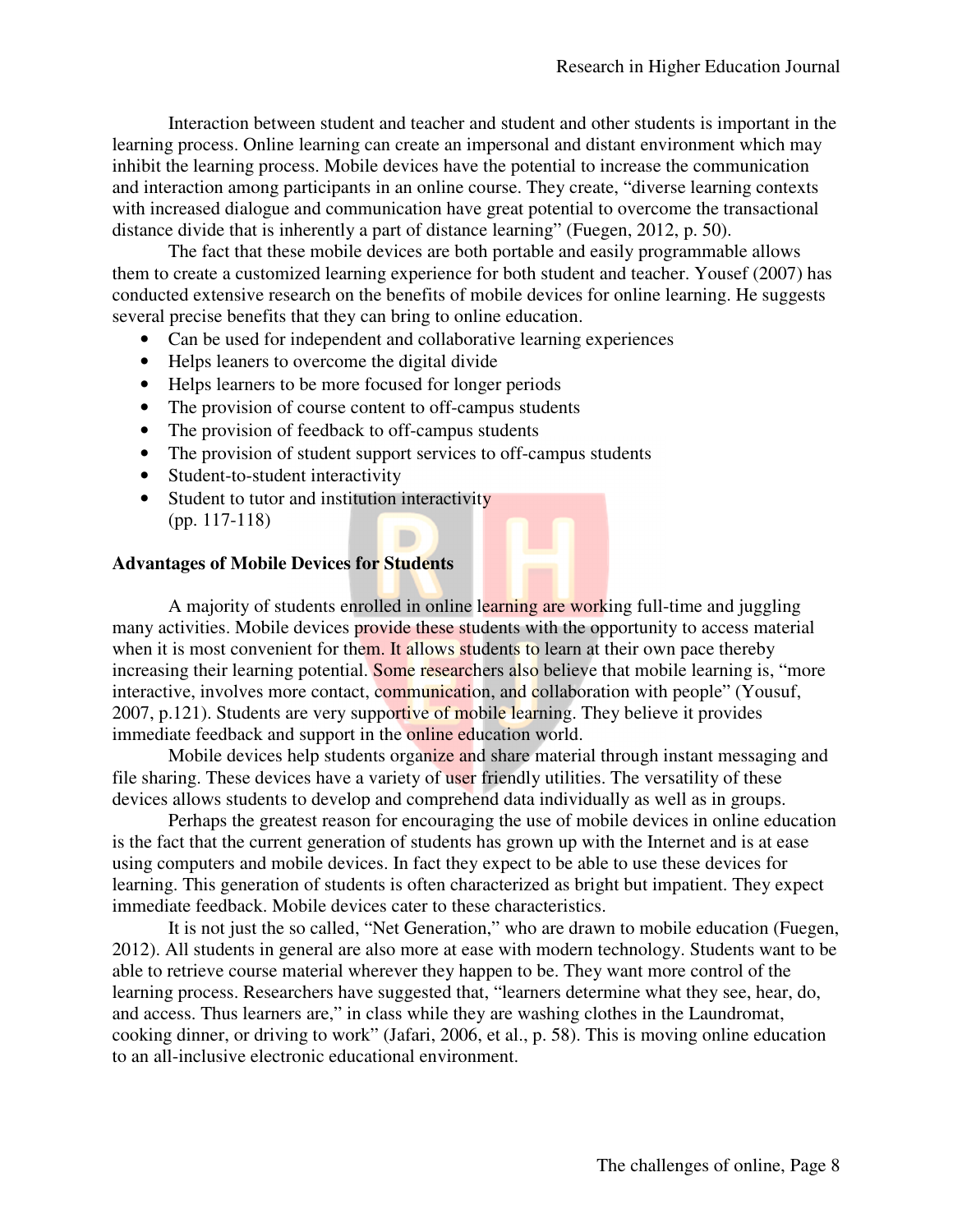Mobile devices include the increasingly popular variety of e- readers and tablets.. They are beginning to be used in online education. They are easy to use and even students with limited technical ability can use them with ease. Students using such devices report that they give them the ability to study while traveling. Course content can be pre-loaded on the device. This eliminates the need to have Internet access especially while traveling.

#### **The Use of Social Networks to Increase Interaction in Online Learning**

The "Net Generation" is interested in keeping up with the rapidly changing technological world. Education must adapt its teaching and learning approaches to be consistent with the ever changing social world. Educational institutions must make use of the new systems available to promote greater interaction and collaborative learning. The Internet is not just a form of entertainment. It is also a valuable teaching tool.

One of the major problems confronting online education is the difficulty involved in stimulating student participation in the course. Online social networks could be used to increase interest and interaction in online courses. For example, Facebook has great potential for use in online education.

It allows users to access and comment on friend's posts in almost real time. The user home page is constantly being updated with information related to his/her list of friends, such as profiling updating, new photos uploading, adding new friends or comment posting. This allows the users to keep up-to-date on their friends, depending, of course, on the information provided by them. This feature can be very useful in an e-learning environment, allowing students to keep updated on a particular course (Rodrigues et al., 2010, p.1148).

Twitter is also a very useful social network. Users communicate in real time. The user determines who will see the information posted. Businesses use Twitter to advertise their products. They provide links to web pages where interested individuals can find additional information about a product. Using Twitter extensively in online learning would increase interaction among participants, encourage more collaboration, and result in greater knowledge acquisition.

Online learning courses already make use of YouTube, a video sharing website. It provides a valuable ready source of current information. It is easy to use and it allows easy upload of content online. It has not only revolutionized the Internet, it has revolutionized online learning.

Blogs have become very popular. A blog consists of a website that provides information related to a specific topic. The website is accessible to others who can add comments. The comments are usually arranged in chronological order. This is a great asset for online learning.

The wiki has also become quite popular. It is a type of software that allows users to collaborate on the editing of documents. The fact that it encourages cooperation and information sharing among users makes it a wonderful learning resource.

The great advantage of these various online social networks is that they encourage students to take charge of their own learning process. They are no longer passive learners. They become active learners. They are directed to solve problems through a self-regulated process. "This takes an approach of social constructivism in which the student must steer his/her own learning process" (Rodrigues et al., 2010, p.1151). The learning process begins with a problem. Students are provided with the resources and support they will need to solve the problem. Social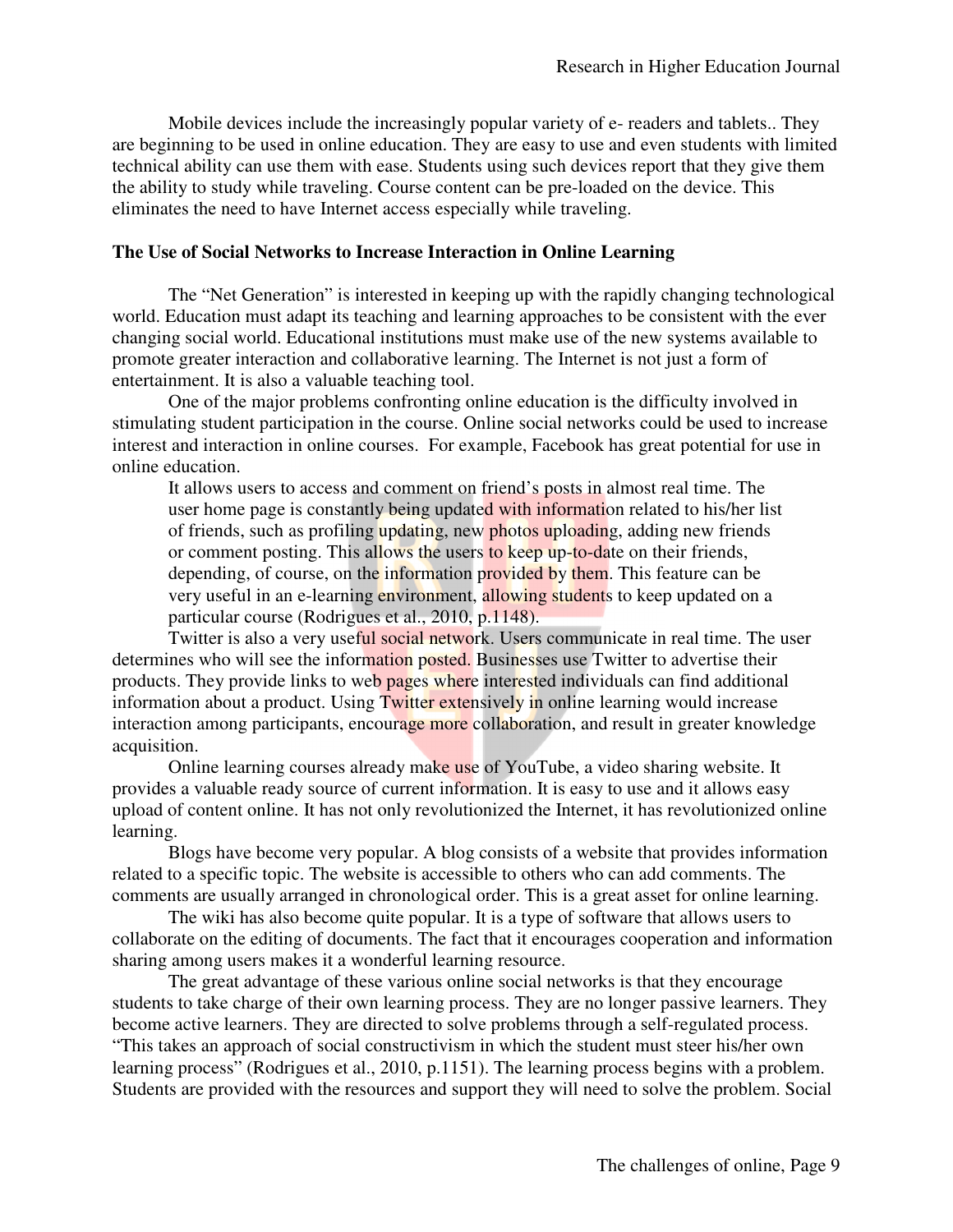networks provide the environment necessary for students to engage in a collaborative problem solving learning process.

Learning comes from sharing knowledge. Someone in possession of knowledge shares it with others in order to disseminate and promote the creation of more knowledge. In this context, online social networks can play a major role in disseminating and creating knowledge (Rodrigues et al., 2010, p. 1151).

#### **Developing a Learning Community**

The development of learning communities was originally conceived as a means of reducing the attrition rate for traditional college students. Specifically to help freshmen deal with that first year of college. Instructors were more involved with the students and the courses and this encouraged greater student involvement in the learning process. There is substantial research to support the fact that students become more involved in courses when they perceive the other students to be so involved as well. (DiRamio and Wolverton, 2006).

The online education literature has many references that support the learning community as a means of creating an effective instructional environment (Rovai and Baker, 2005). If students in an online course experience a sense of isolation, they will not benefit from the course. They must acquire a sense of community It enhances the learning process.

There is research to support the fact that students in both classroom and online learning environments benefit greatly from strong feelings of a sense of community. Students who feel alienated do not learn well. (Rovai and Baker, 2005). It is the learner-learner interaction that contributes to greater learning. This type of interaction is possible in online courses. It should be encouraged and supported. Online learning communities provide the basis for the exchange of knowledge and learning.

How does one create a learning community in an online course? This is the challenge. There is no one approach. There are various approaches. One means might be to generate virtual teams. Berg (1999) explains:

The notion of community associated by pursuits is one that is useful in relationship to education—it leads to rich connections with both constructivist learning theory and lessons learned from teams in business environments (p.33).

Connections are very important. It is an essential factor to building a sense of community in an online class. Students need to experience a connection to each other and to the course curriculum. According to Gabelnick et al. (1990) connections means "students and faculty members (recognizing) courses or disciplines as complementary and connected" (p. 19). The ability to create these connections is what stimulates a life of learning. Students who do not feel connected become stressed and do not learn as well.

Learning communities require experiences. Online education will improve when instructors move from teachers to creators of learning experiences. DiRamio and Wolverton (2006) describe such an experience.

An example of "Experience" in an online course revolves around instructor and students meeting at the home page of a famous art museum's Web site and then entering as a group for a virtual tour. A chat room window remains open while the instructor guides the students through the museum, thus allowing for discussion about art, artists, and history (p. 109).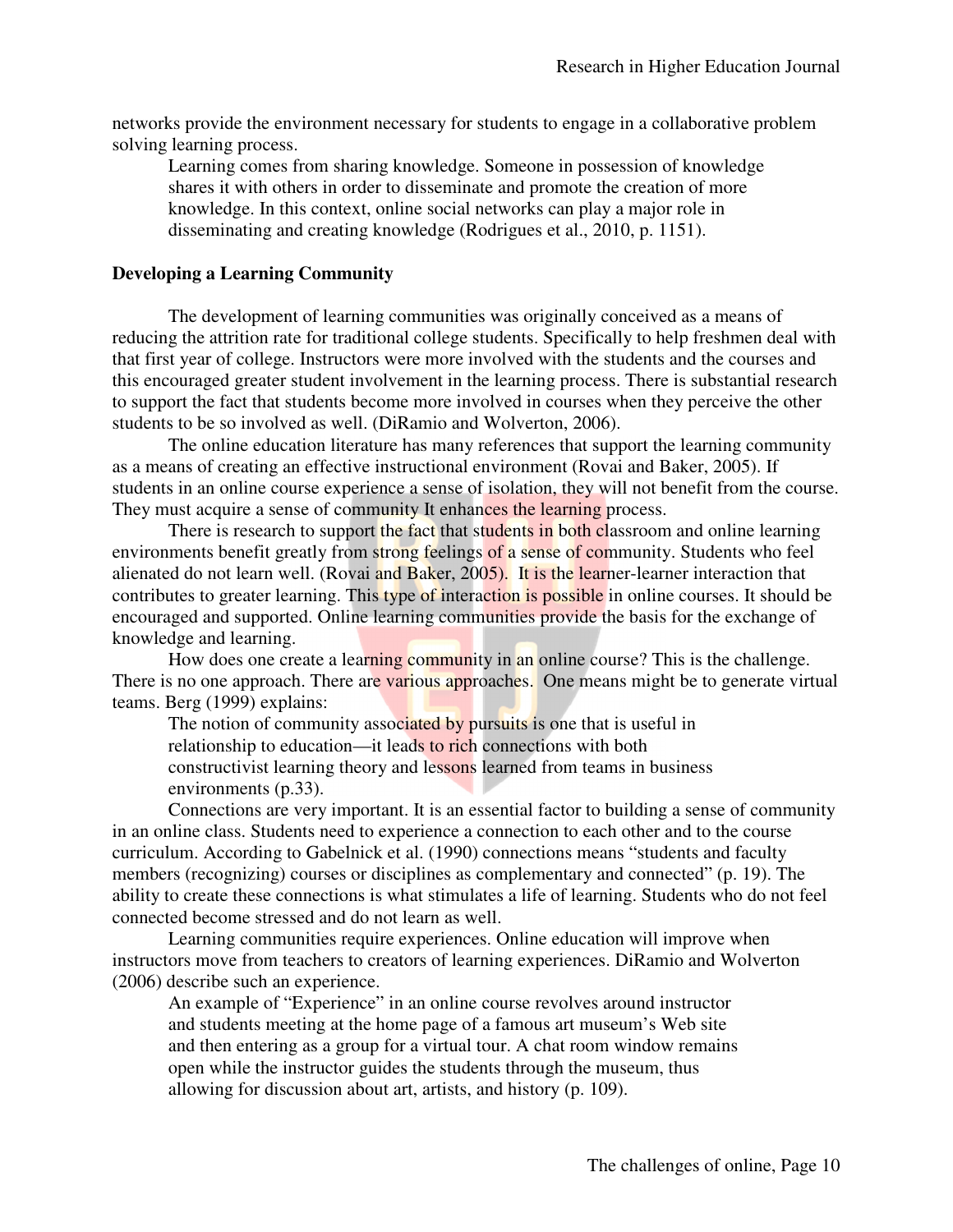There is, of course, a problem with this approach. It is sometimes difficult for all the online students to commit to a specific time for this experience. This aspect still needs to be addressed. Perhaps new technology will solve the problem.

Another factor required for learning communities is responsibility. DiRamio and Wolverton, 2006) suggest that this, "refers to motivation and maturity, students being accountable for their own learning and empowered to learn in a manner that is best for them" (p.109). This also means that instructors must provide the necessary assistance. It requires frequent interaction between the instructor and the students. Another way of helping students develop responsibility is through the use of reflective writing assignments. In reflective writing students do more than just accumulate information. They try to understand what they are learning and internalize the concepts. It is important to continue to develop activities that support learning communities in online courses.

#### **The Growing Population of Adult Learners and Online Education**

Research indicates that the number of adult learners enrolled in higher education will either remain stable or increase in the current decade. Adult learners are defined as over twentyfive. (Hussar and Bailey, 2009). In 2007 it was reported that 38 percent of college students were twenty-five years of age or older. Given their numbers, institutions of higher education are developing and adapting programs to accommodate this population. Online education represents one such accommodation.

What are the characteristics of these adults? They have many roles from worker to caregiver. These many roles challenge these individuals to find the time necessary for education. Research indicates that these individuals will seek educational programs, "that provide them flexibility in time and locations for both course completion and for access to key student services" (Ross-Gordon, 2011, p.27). This need has resulted in an increase in innovative adult learning practices among traditional universities. These practices include online education and accelerated courses.

In addition to the scheduling flexibility of online education, learners also require prior learning assessment as a means of acquiring college credit. This combination makes the possibility of completing a degree more of a reality for all students especially adults. A recent study found that 43 percent of students who received prior learning credit were likely to complete a bachelor's degree within seven years as opposed to 7 percent of students who did not receive this credit. (Klein-Collins, 2010).

Online education will become an important component of higher education in order to accommodate this growing population. The number of institutions offering degree programs entirely online will increase. A 2007 report indicated that thirty-two percent of all two and four year institutions offered degree programs entirely through online education. (Parsad and Lewis, 2008).

Knowles (1980) introduced a theoretical framework which describes the characteristics of the adult learner. These characteristics are consistent with what online education offers. Knowles called this theoretical approach andragogy. This approach suggests that adult learners possess the following qualities: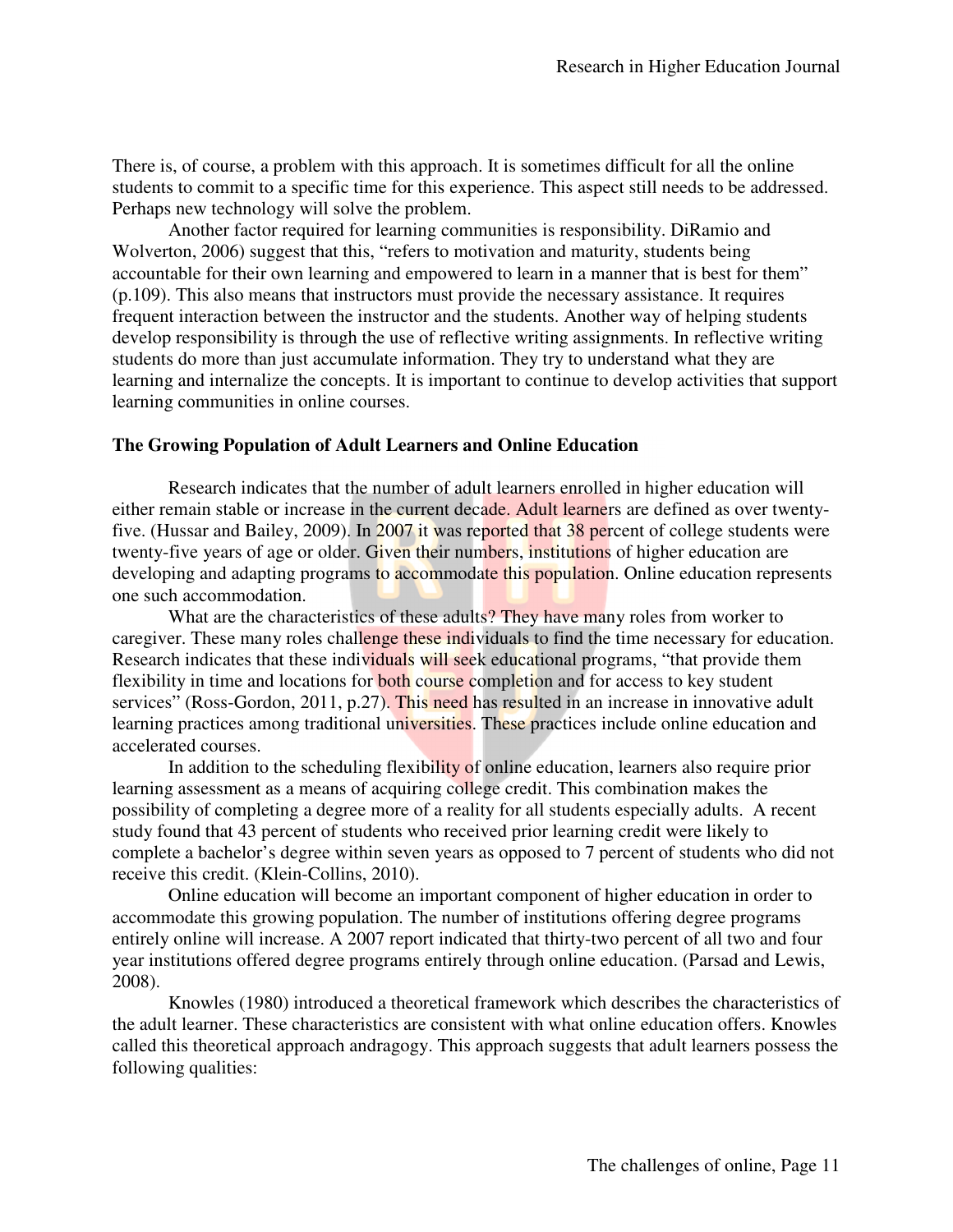- prefer self-direction in learning,
- bring a vast reservoir of experience that should be considered in planning learning experience,
- exhibit a readiness to learn that is based on a need to know something or do something,
- exhibit an orientation to learning that is task-or problem-centered rather than subject-centered, and
- exhibit a relatively high degree of internal motivation. (Ross-Gordon, 2011, p.28).

These are characteristics that should be encouraged for all online learners.

#### **Adapting Adult Learning Theory to all Online Learners**

Andragogy can be applied to online learners of all ages. It focuses on self-directed learning. The emphasis is on having the learner take greater control of the learning process. This is the essence of online learning.

Transformative learning is an outgrowth of self-directed learning. In 2000, Jack Mezirow introduced a version of transformative learning that has received much attention. He suggested that transformative learning involves changing the students' way of looking at the world in response to, "disorienting dilemmas—situations that challenge adults' previous ways of thinking about the world and prompt them to reflect critically on previously held assumptions" (Ross-Gordon, 2011, p.28). Online learning has adopted this approach for all learners.

Constructivist learning is closely associated with transformative learning. It evolved from the work of Piaget and Vygotsky. Piaget's work emphasized individual cognitive constructivism whereas Vygotsky focused on how social systems influence individual learning. Social constructivist theorists believe that, "knowledge is socially situated and is constructed through reflection on one's own thoughts and experiences as well as other learners' ideas" (Ruey, 2010, p.707). Individuals learn from constant interaction with others in the real world. The focus is on why and how. Students are encouraged to actively participate in the learning experience by arguing, discussing, and problem solving. The instructor's job is to facilitate the learning experience. Continued engagement in the learning experience requires motivation which is achieved by designing the curriculum to reflect student learning needs, interests, abilities, and experiences (Ruey, 2010).

In constructivist online learning the instructor assumes the role of the facilitator. The tasks of the facilitator include providing feedback and summaries of class discussions, promoting class discussion when there is a lag, and urging students to provide immediate feedback to other students in order to increase learning in the course. Student participation can be encouraged by allocating a high percentage of the class grade to such activities.

There have been several models proposed to facilitate online activities. One such model was proposed by Salmon (2012). It consists of five stages. The five stages include:

- 1. access and motivation ( setting up the system, welcoming and encouraging);
- 2. socialization ( establishing cultural, social learning environments);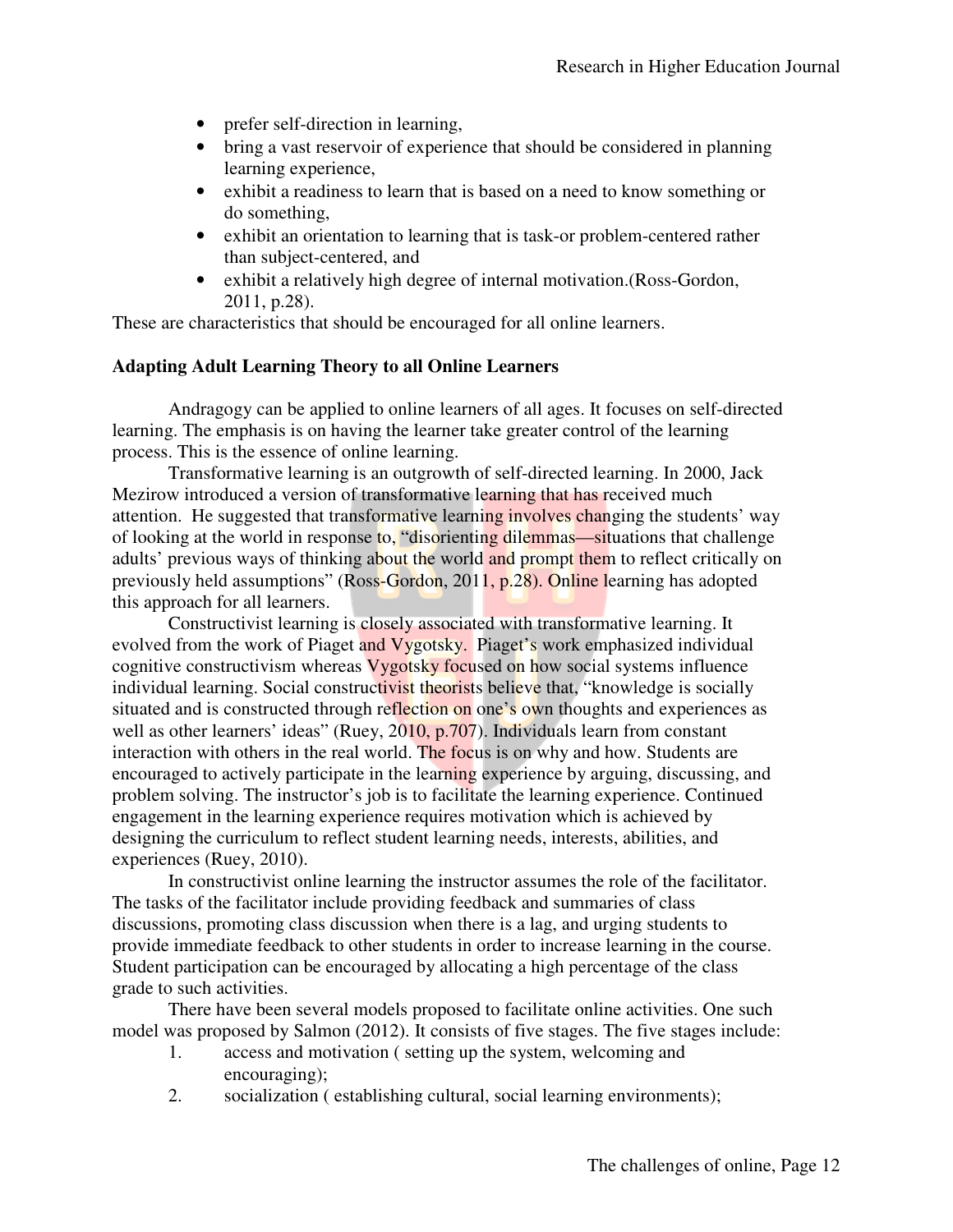- 3. information exchange ( facilitating, supporting use of course materials);
- 4. knowledge construction ( conferencing, moderating process);
- 5. development (helping achieve personal goals). (Ruey, 2010, p. 708).

Johnson and Aragon (2003) suggested that an effective online learning environment requires a combination of the following seven principles:

- 1. address individual differences,
- 2. motivate the student,
- 3. avoid information overload,
- 4. create a real-life context,
- 5. encourage social interaction,
- 6. provide hands-on activities,
- 7. encourage student reflection (Johnson and Aragon, 2003, p.34).

Johnson and Aragon (2003) explain that students differ in their ability to process and apply information. This will affect their success in the course. The authors recommend the use of a variety of techniques to overcome this. They suggest the presentation of course material via a variety of formats from lectures with PowerPoints to WebBoard discussion groups as well as links to websites. Another way to deal with individual differences is to allow the students to navigate through the course topics as they desire. That is in the order they prefer. Collaborative work should also be encouraged through group problem solving exercises. This allows students to see all sides of issues.

Another factor to consider is information overload which reduces the amount of knowledge retained. Johnson and Aragon (2003) recommend following the Rule of Seven. This rule states that most people can digest seven pieces of information successfully at one time. It could be applied to online education by grouping the information into small units and giving the students the chance to comprehend each unit before proceeding to the next one. Some techniques recommended for achieving this include limiting recorded lectures to ten to twelve minute segments and the use of three component learning cycles. The first part of the cycle presents the information in various ways and the last part consists of evaluating the learning through selfassessment, peer assessment, and instructor assessment.

Interaction is another important factor. Individuals learn through interaction, imitation and reinforcement and cognitive reasoning. One way of encouraging this is to personalize the instructor. This can be done with an audio streamed welcome message from the instructor. Students can relate better if they can put a face to their instructor. Active learning also requires active participation by students in discussions. This can be encouraged by posting the questions prior to the sessions allowing the students to think about their responses. The instructor could provide comments to the discussions as well. Active learning also involves participation in some sort of learning activity. Johnson and Aragon (2003) recommend the use of think-pair- share. This involves students working in groups of two or three with the goal of having students brainstorm and integrate new knowledge.

The culmination of learning comes with reflection. This allows a person's ideas and experiences to be appraised and confronted. Reflection allows students to eliminate misconceptions," by revising their beliefs and challenging the nature of their knowledge" (Johnson and Aragon, 2003, p.41). Reflective journals which are maintained through the course are helpful. Timely and detailed feedback from the instructor is also essential.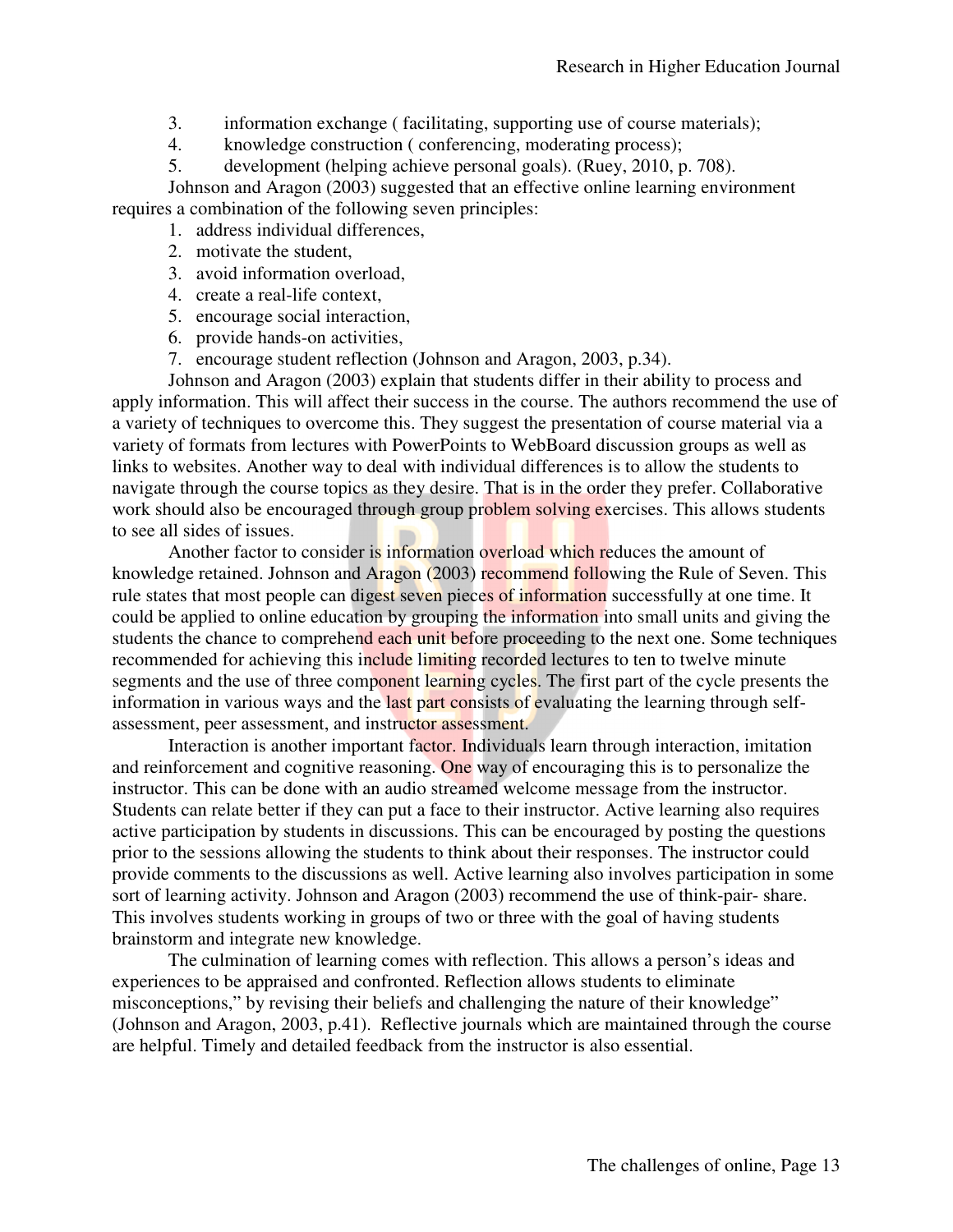#### **Contract Learning and Peer Review as Part of Online Education**

The concept of contract learning was introduced by Knowles (1986) as a means of organizing adult learning. It is well suited to use by all learners and should be considered a subunit of online education. It may be considered as an additional way to organize an online course. Knowles suggested that individuals learn better when learning activities reflect their life context. Employing contract learning in an online course would allow individuals to plan their own learning experience based on their own needs. The student's progress would be determined by the extent to which the student understands the material. Students would create their own learning objects and outcomes. This would enable them to, "better understand their learning style" (Ruey, 2010, p.708). They will then have, "better access to the desired course content" (Ruey, 2010, p.708). It is suggested that the learning contract be initiated in a face to face first session. This gives the facilitator an opportunity to make sure the requirements of the contract are clearly understood by the learner.

All online learning requires timely feedback and the use of contract learning in an online course reinforces this. The feedback aids the learner in the development of a selfassessment plan. The assessment process encourages students to become involved and sustain involvement in learning activities. It also encourages critical thinking and higher order thinking. It is, therefore, essential to evaluate the learner's self-assessment plan on a regular basis.

Peer review is also recommended as a means to help students understand the quality of their work. In addition to improving the critical thinking skills of students, peer review has been found to create a rigorous grading function for the instructor. (Ruey, 2010). Peer led discussions generate more significant interaction including more responses to student posts. It is helpful to have some students assume the role of cofacilitator and assist the instructor in encouraging participation. This position could be rotated among the students so as not to create too much of a burden for them. That is, students would be required to provide feedback to a specific number of other students every other week.

#### **Theories of Learning Motivation That May Be Applied To Promote Learner Success**

Motivating students to do the work necessary is critical. There is research evidence to support the fact that sustaining learner motivation can improve learner success (Simpson, 2008). Learner motivation can be sustained if students have some freedom to direct their learning. Thus, self-determination is a critical factor. This includes the choice of what to study and how to participate in the course. Online learners have been known to experience disappointment and become anxious. Focusing on motivation can help reduce such feelings. Simpson suggests that the failure to admit that students experience such feelings creates problems for the online learner and sets the student up for possible failure. Students need motivational support. In speaking about the Open University in the UK Simpson (2008) states:

For example, nowhere on its extensive websites for learners does the OU UK have anything that admits that learning can be a painful and disappointing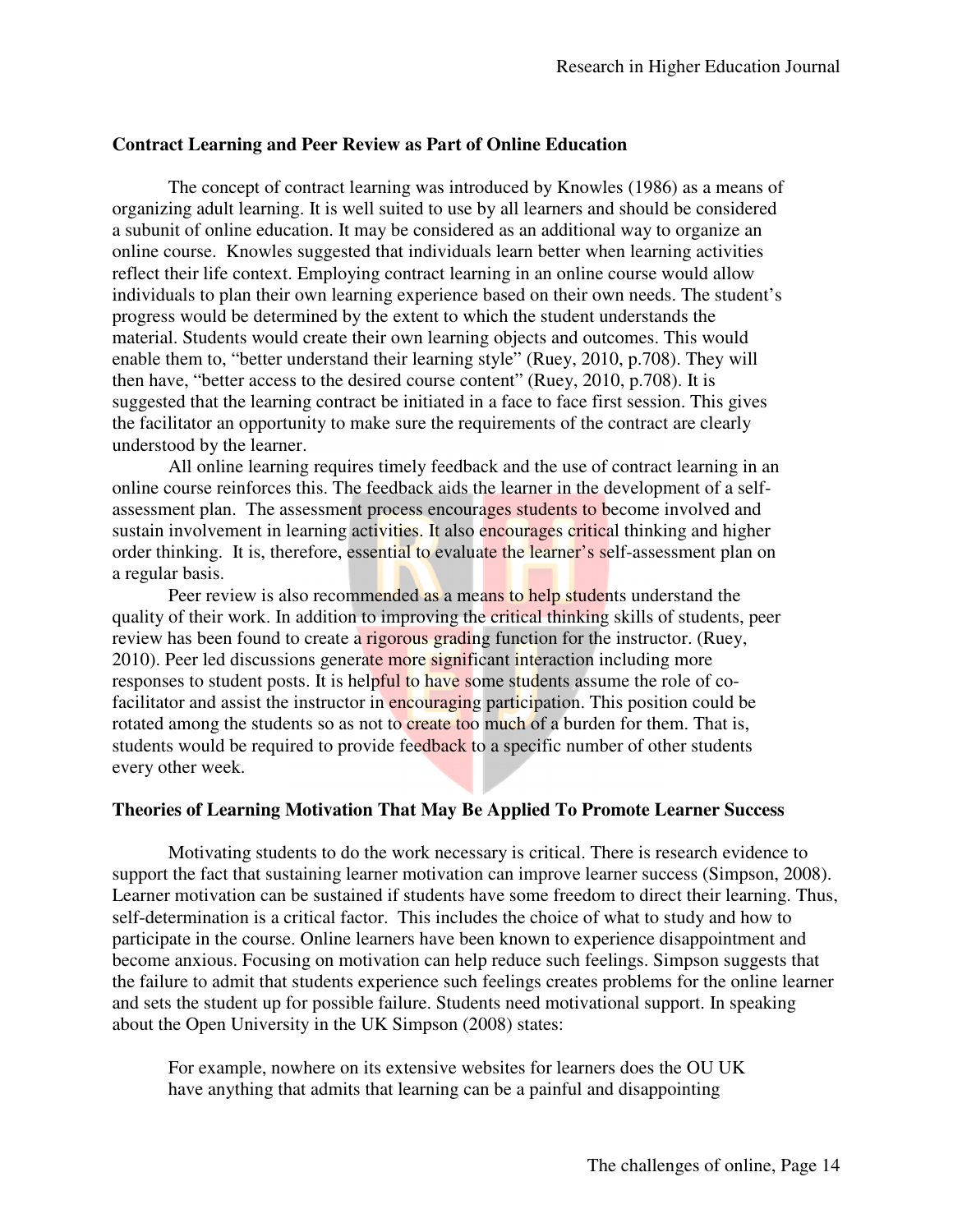process. It is almost as though educators believe that admitting such feelings can exist will in itself cause learners to experience those emotions. It sometimes feels as though much distance learning support material is written with a 'perfect student' in mind, one who is already independent, fully up to speed with information technology, and ready to explore the use of blogs, wikis, podcasts, etc.-and, of course, is fully motivated to learn (p.161).

Positive psychology which focuses on what makes people happy might also provide some insight into increasing student motivation. The strengths approach to learner support is a derivative of positive psychology. It states that learner motivation is increased by stressing the importance of self-esteem in the learning process. The basic components of this approach are:

- 1. Individuals are most successful when they concentrate on their strengths and not their weaknesses.
- 2. Individuals will not be successful if they focus on their weaknesses and try to overcome them.
- 3. Individuals are most successful when they identify and build on their strengths and then determine how these strengths can be transferred to the skills needed for their studies (Simpson, 2008).

The question then becomes, how do learners identify their strengths? There are problems with self-identification. It is possible that individuals may not know what their strengths are. For example, a stay at home mother managing children has certainly developed time management skills which she may not be aware of but would come in handy in a learning situation. In some cases individuals may believe that asking for help in ambiguous situations is a weakness rather than a talent. It is also possible that at some time in their life they were informed that what should be perceived as strength was interpreted as a weakness. For example, a talkative child may have been disciplined in class for this action when, in fact, it could have been seen as an example of the individual's ability to collaborate with others.

How can these problems be overcome? Researchers suggest nine things an online course instructor should do during an initial contact with a student. These things include:

- 1. Emphasize the positive during initial contact.
- 2. Focus on existing assets and competencies.
- 3. Draw out past successes and high moments.
- 4. Encourage 'positive affect' ( hope and elevated thoughts).
- 5. Identify underlying values, goals and motivation.
- 6. Encourage narration ( life story, putting life in perspective, making sense of it).
- 7. Identify resources, protective factors and potentials of learners.
- 8. Validate effort rather than achievement.
- 9. ONLY THEN, if possible, talk about uncertainties, fears, lack of skills (Simpson, 2008, p.165).

Boniwell (2003) suggests that the way to use this approach is to have the instructor ask the student to talk about himself in this first meeting; the instructor would then get an idea of the student's strengths. Again, the emphasis is always on the positive thereby resulting in a better feeling about the learning experience and the students' ability to succeed.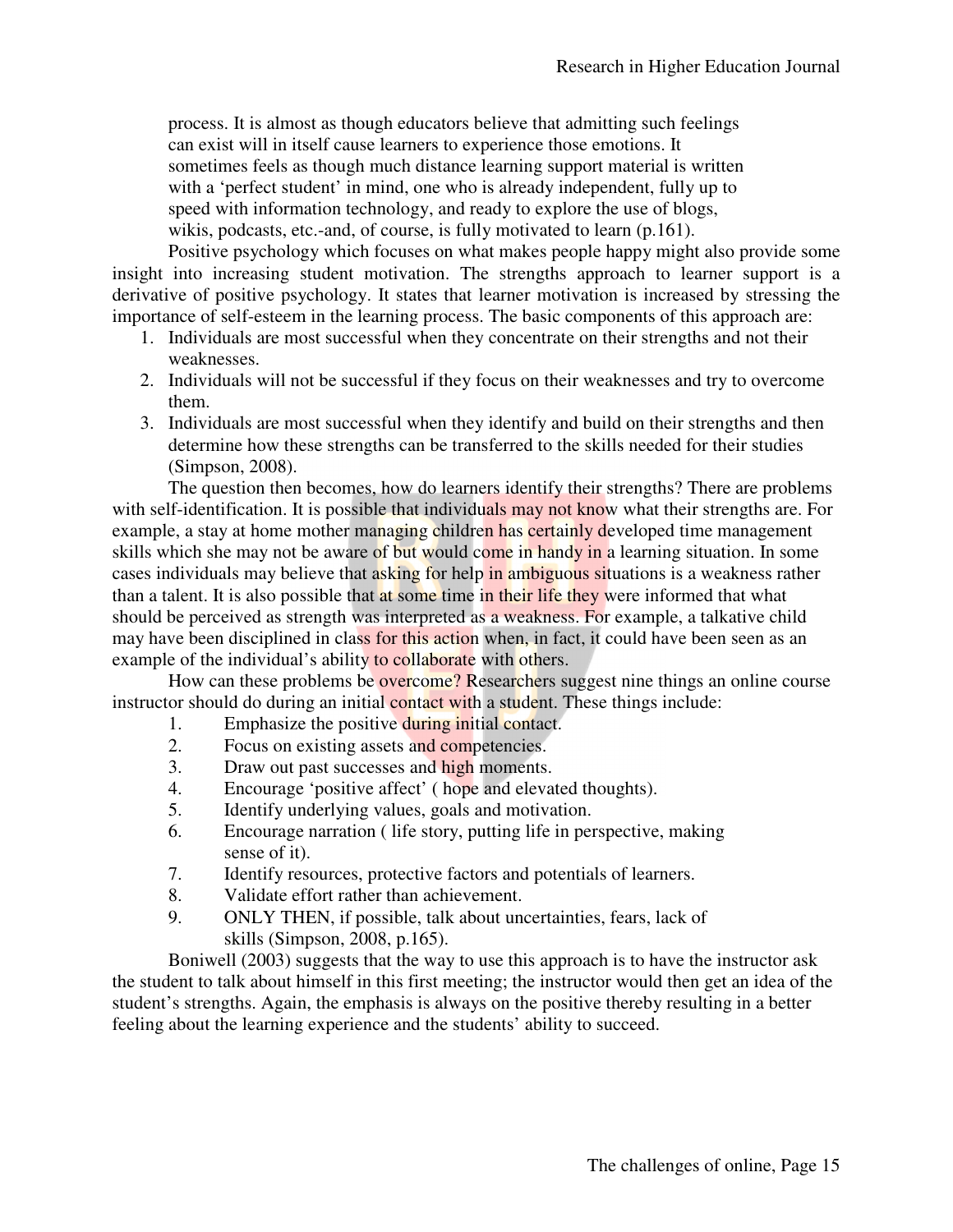#### **CONCLUDING REMARKS**

The literature has provided useful information for improving the delivery of knowledge through online education. Research suggests that students prefer to pace themselves through a course rather than having to adhere to a schedule. It is also apparent that online learning is as effective as traditional classroom learning. How much or how well a student learns is determined by the quality of the online instruction. If a course is well designed and well implemented, students will learn more than in a poorly designed course.

 Students should never fall into a rut of just reading and posting. In order to prevent this the instructor cannot think conventionally when dealing with online courses. The instructor must develop assignments that create feedback and have interactive elements incorporated within them. If this is not done, then what is created is a correspondence course that uses email. If an instructor tries to take a traditional classroom course and fit it into an online format without significant adjustments, it can only lead to failure. Thus innovative teaching strategies, course design specific to online education, and the development of good online teaching skills are important components of quality online education.

#### **REFERENCES**

Baran, Evrim; Correia, Ana-Paula; Thompson, Ann. ( 2011). Transforming Online Teaching Practice: Critical Analysis of the Literature on the Roles and Competencies of Online Teachers. *Distance Education*. 32 (3): 421-439.

D

- Berg, G.A. ( 1999). Community in Distance Learning Through Virtual Teams. *WebNet Journal*, 1(2): 33-39.
- Berge, Z. (2009). Changing Instructor's Roles in Virtual Worlds. *Quarterly Review of Distance Education*, 9(4):407-415.
- Bober, M.J.: Dennen, V.P. (2001). Intersubjectivity: Facilitating Knowledge Construction in Online Environments. *Educational Media International*. 38(4): 241-250.
- Boniwell, I. (2003). *Student Retention and Positive Psychology*. Paper presented at the UK Open University Student Retention Conference.
- Brown-Syed, C.A. (2005). LIS Student learning styles and Web-based instruction and methods. *Journal of Library and Information Services in Distant Learning* 2(1):5-26.
- Brunet, J.R. (2011). Distance education design: the importance of designing interaction and activity into the course. *Distance Learning* 8 (3):35-40.
- Carnevale, A. P., Cheah, B. , and Strohl, J. ( 2012*). Hard Times: College Majors, Unemployment and Earnings.* Washington, DC: Georgetown University Center for Educaiton and the Workplace.
- Cetron, M.J. ; Daview, O. (2003). 50 Trends shaping the future. *World Future Society*.
- Chang, S.H. (2008). Effectiveness of personal interaction in learner-centered paradigm distance education class based on student satisfaction. *Journal of Research on Technology in Education*. 40 (4): 407-426.
- Crawford-Ferre, Heather Glynn; Wiest, Lynda R. ( 2012). Effective Online Instruction in Higher Education. *The Quarterly Review of Distance Education*, 13(1): 11-14.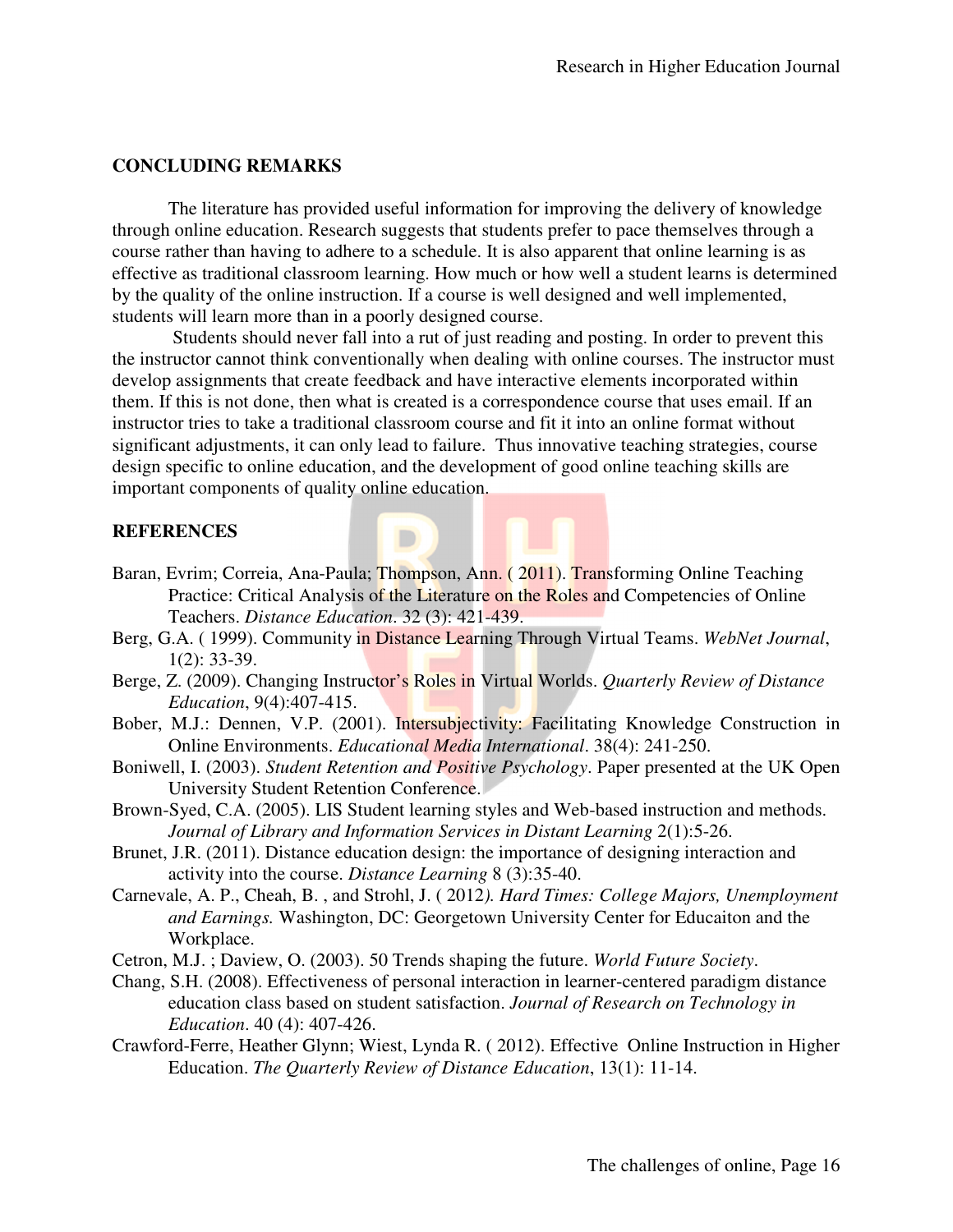- Dasher-Alston, R.M.; Patton, G.W. (1998). Evaluation criteria for distance learning. *Planning for Higher Education*. 11-17.
- De Alva, J.K. (2000). Remaking the academy. *Educause*. 32-40.
- DiRamio, David and Wolverton, Mimi. ( 2006). Integrating Learning Communities and Distance Education: Possibility or Pipedream? *Innovative Higher Education*, Vol. 31 (2): 99-113.
- Edwards, Margaret; Perry, Beth; Janzen, Katherine. ( 2011). The Making of an Exemplary Online Educator. *Distance Education*, 32 (1): 101-118.
- Ehrmann, Stephen; Milman, Natalie. ( 2011). Identifying and Responding to Online Learners' Differences. *Distance Learning*. 8(3): 75- 77.
- Fish, Wade W. and Wickersham, Leah E. ( 2010). Best Practices for Online Instructors. *The Quarterly Review of Distance Education*, 10 (3):279-284.
- Fuegen, Shauna'h. ( 2012). *The Impact of Mobile Technologies on Distant Education*. TechTrends.
- Gabelnick, F., MacGregor, J., Matthews, R.S., and Smith, B.L. (1990). *Learning Commuities: Creating Connections Among Students, Faculty, and Disciplines. New Directions for Teaching and Learning,* 41. San Francisco, CA: Jossey-Bass.
- Hoffman, Steven J. (2010). *Teaching the Humanities Online: A Practical Guide to the Virtual Classroom*. New York: M.E. Sharpe, Inc.
- Hussar, W., and Bailey, T. M. ( 2009). *Projections of Education Statistics to 2018. Table 3: Actual and Middle Alternative Projected Numbers for College Enrollment Rates by Sex, Attendance, Status and Age: Fall 2007, 2013, and 2018*. Washington, DC: National Center for Education Statistics. http://nces.gov/programs/projections/projections 2018/.
- Jafari, A., McGee, P., and Carmeal, C. ( 2006). Managing Courses, Defining Learning: What Faculty, Students, and Administrators Want. *Educause*. Retrieved from http://www. Ebscohost.com.
- Johnson, Scott D. and Aragon, Steven R. (2003). An Instructional Strategy Framework for Online Learning Environments. *New Directions for Adult and Continuing Education*, Winter: 31-43.
- Klein-Collins, Rebecca. (2010). *Fueling the Race to Post-secondary Success: A 48- Institution Study of a Prior Learning Assessment and Adult Learner Outcomes*. Chicago: Council for Adult and Experiential Educaiton. http://www.cael.org/pla.htm.
- Kreijns, K.K. (2003). Identifying pitfalls for social interaciton in computer supported collaborative learning environments: a review of the literature. *Computers in Human Behavior*. 19: 335-353.
- Markel, M. (1999). Distance education and the myth of the new pedagogy. *Journal of Business and Technical Communications*. 13 (27):208-222.
- Mayes, Robert;Ku, Heng-Yu; Adarasriworn, Chatchada; Luebeck, Jennifer; Korkmaz, Ozlem. ( 2011). Themes and Strategies for Transformative Online Instruction: A Review of the Literature. Quarterly Review of Distance Education, 12(3): 151-166.
- Miers, M.E.; Clark, B.A.; Pollard, K,C. (2007). Online Interprofessional Learning: The Student Experience. *Journal of Interprofessional Care*. 21(5): 529-542.
- Parker, A. (2003). Identifying Predictors of Academic Persistence in Distance Learning. *USDLA Journal*, 17(1). Retrieved from

http://www.usdla.org/html/journal/JAN03\_Issue/article06.html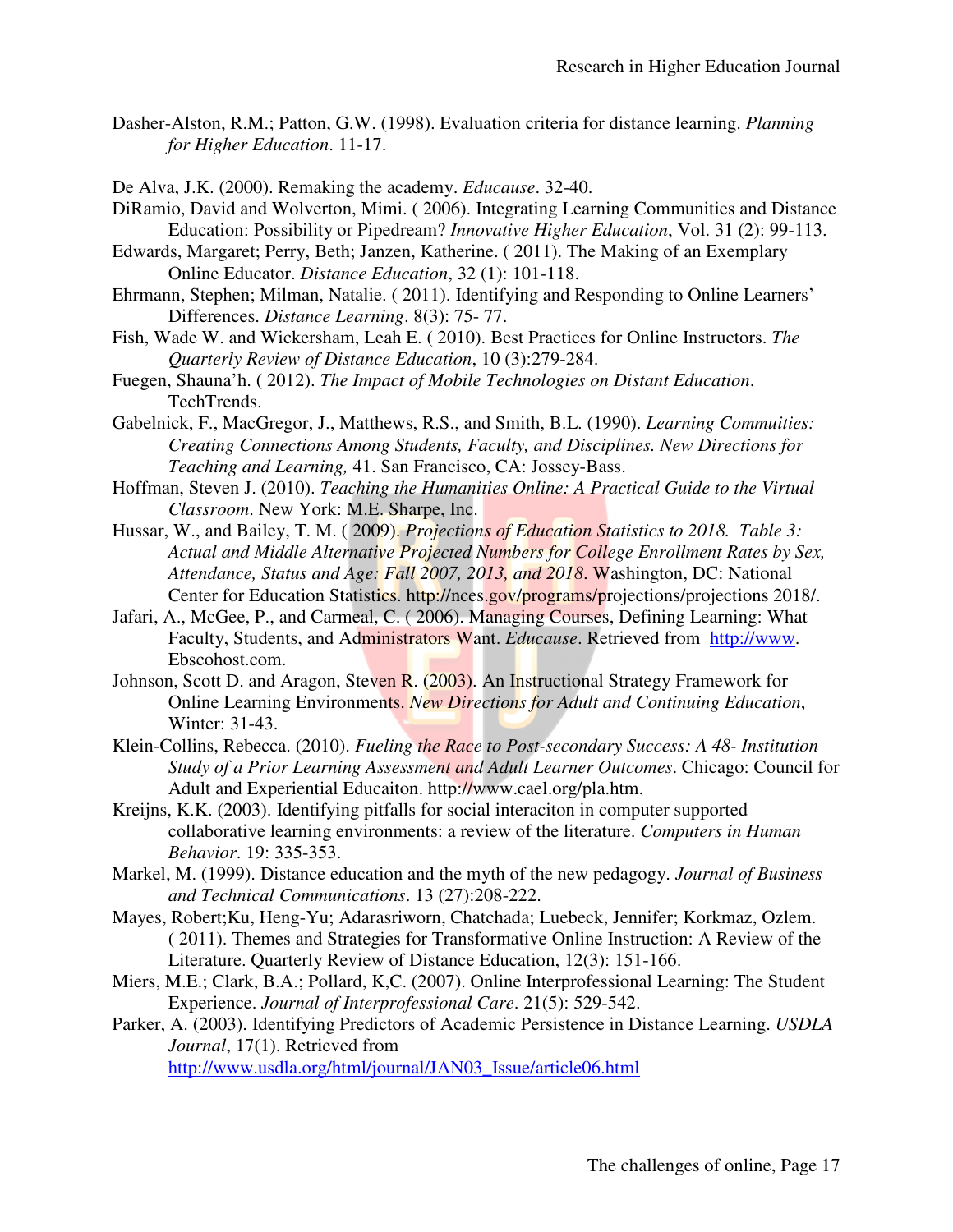- Pasad, Basmat, and Lewis, Laurie. (2008). *Distance Education at Degree-Granting Postsecondary Institutions: 2006-07*. Washington, DC: National Center for Education Statistics. http://nces.gov/pubsearch/pubsinfo.asp?pubid=2009044.
- Pew Research Center, Internet & American Life Project. (2012). *Nearly Half of American Adults are Smartphone Owners.* Retrieved from http://pewinternet. org/Reports/2012/Smartphone-Update-2012.aspx.
- Revere, L.; Kovach, J.V. ( 2011). Online Technologies for Engaged Learning: A Meaningful Synthesis for Educators. *Quarterly Review of Distance Education*. 12(2): 113-124.
- Rodrigues, J.J.P.C.; Sabino, F.M.R.; Zhou, L. ( 2010). Enhancing E-Learning Experience With Online Social Networks. *IET Communications*, 5 (8): 1147-1154.
- Ross-Gordon, Jovita M. ( 2011). Research on Adult Learners: Supporting the Needs of a Student Population That is no Longer Nontraditional. *Peer Review*, Winter: 26-29.
- Rovai, Alfred P. and Baker, Jason D. (2005). Gender Differnces in Online Learning. *The Quarterly Review of Distance Education*, Vol. 6(1): 31-44.
- Ruey, Shieh. ( 2010). A Case Study of Constructivist Instructional Strategies for Adult Online Learning*. British Journal of Educational Technology*, Vol. 41(5):706-720.
- Shelton, K., and Saltsman, G. (2005).*An Administrator's Guide to Online Education*. Greenwich, CT: Information Age Publishing.
- Shim, J.P.; Guo, C. (2009). Weblog Technology for Instruction, Learning, and Information Delivery. *Decision Sciences Journal of Innovative Education* 7(1): 171-193.
- Simpsonm O. (2008). Motivating Leaners in Open and Distance Learning: Do We Need A New Theory of Learner Support. *Open Learning*, Vol. 23(3):159-170.
- United Nations Development Programme. ( 2010). *Human Development Report 2010: The Real Wealth of Nations: Pathways to Human Development*. New York, N.Y.: Palgrave Macmillan. Retrieved from

http://hdr.undp.org/en/media/HDR\_2010\_EN\_Complete\_reprint.pdf.

Yousuf, M.I. ( 2007). Effectiveness of Mobile Learning in Distance Education. *The Turkish Online Journal of Distance Education*, 8(4), 114-124. Retrieved from http://www. Ebscohost.com.